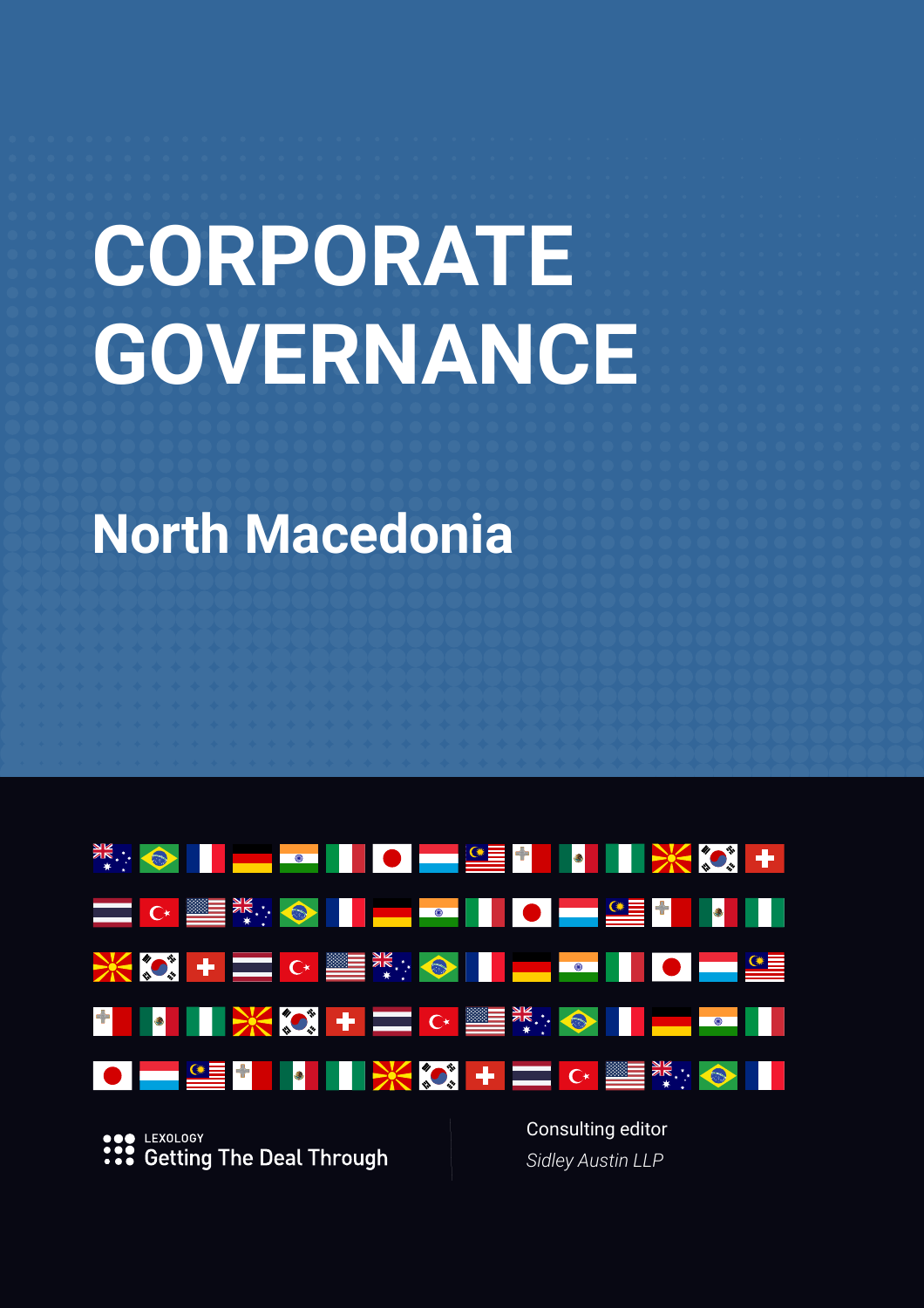# **Corporate Governance**

Consulting editors

**Holly J.Gregory**

*Sidley Austin LLP*

Quick reference guide enabling side-by-side comparison of local insights into corporate governance issues worldwide, including sources of rules and practice; responsible agencies and notable opinion formers; shareholder powers, decisions, meetings, voting, duties and liabilities; employee role in governance; corporate control issues; board structure and composition, duties, leadership, committees, meetings and evaluation; director and senior management remuneration; director protections; disclosure and transparency; hot topics, such as shareholder engagement, and sustainability, pay ratio and gender gap reporting; and other recent trends.

#### Generated 24 May 2022

The information contained in this report is indicative only. Law Business Research is not responsible for any actions (or lack thereof) taken as a result of relying on or in any way using information contained in this report and in no event shall be liable for any damages resulting from reliance on or use of this information. © Copyright 2006 - 2022 Law Business Research

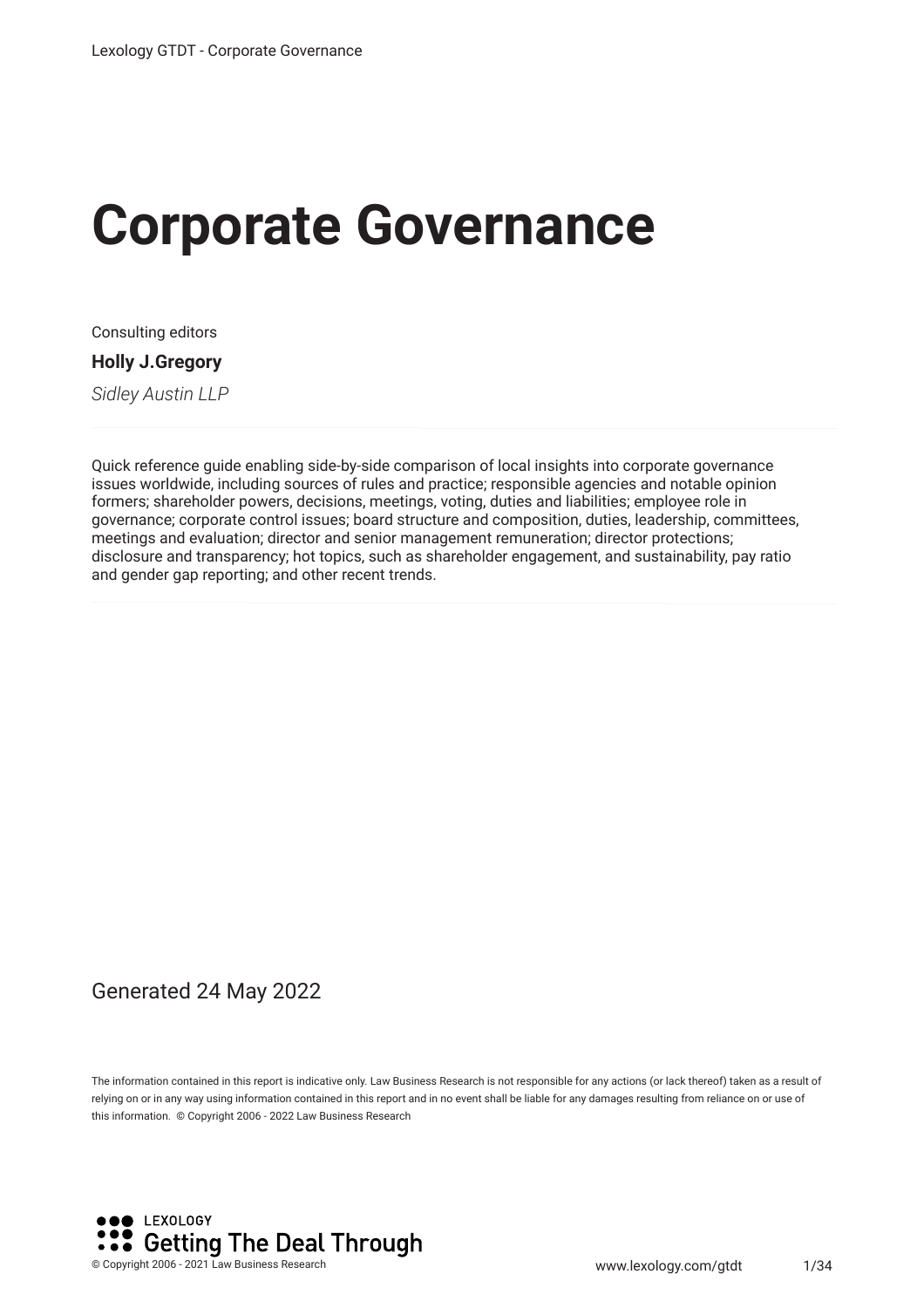# **Table of contents**

#### **SOURCES OF CORPORATE GOVERNANCE RULES AND PRACTICES**

**Primary sources of law, regulation and practice**

**Responsible entities**

#### **THE RIGHTS AND EQUITABLE TREATMENT OF SHAREHOLDERS AND EMPLOYEES**

**Shareholder powers**

**Shareholder decisions**

**Disproportionate voting rights**

**Shareholders' meetings and voting**

**Shareholders and the board**

**Controlling shareholders' duties**

**Shareholder responsibility**

**Employees**

#### **CORPORATE CONTROL**

**Anti-takeover devices Issuance of new shares Restrictions on the transfer of fully paid shares Compulsory repurchase rules Dissenters' rights**

#### **RESPONSIBILITIES OF THE BOARD (SUPERVISORY)**

**Board structure Board's legal responsibilities Board obligees Enforcement action against directors Care and prudence Board member duties Delegation of board responsibilities Non-executive and independent directors Board size and composition Board leadership Board committees**

**Board meetings**

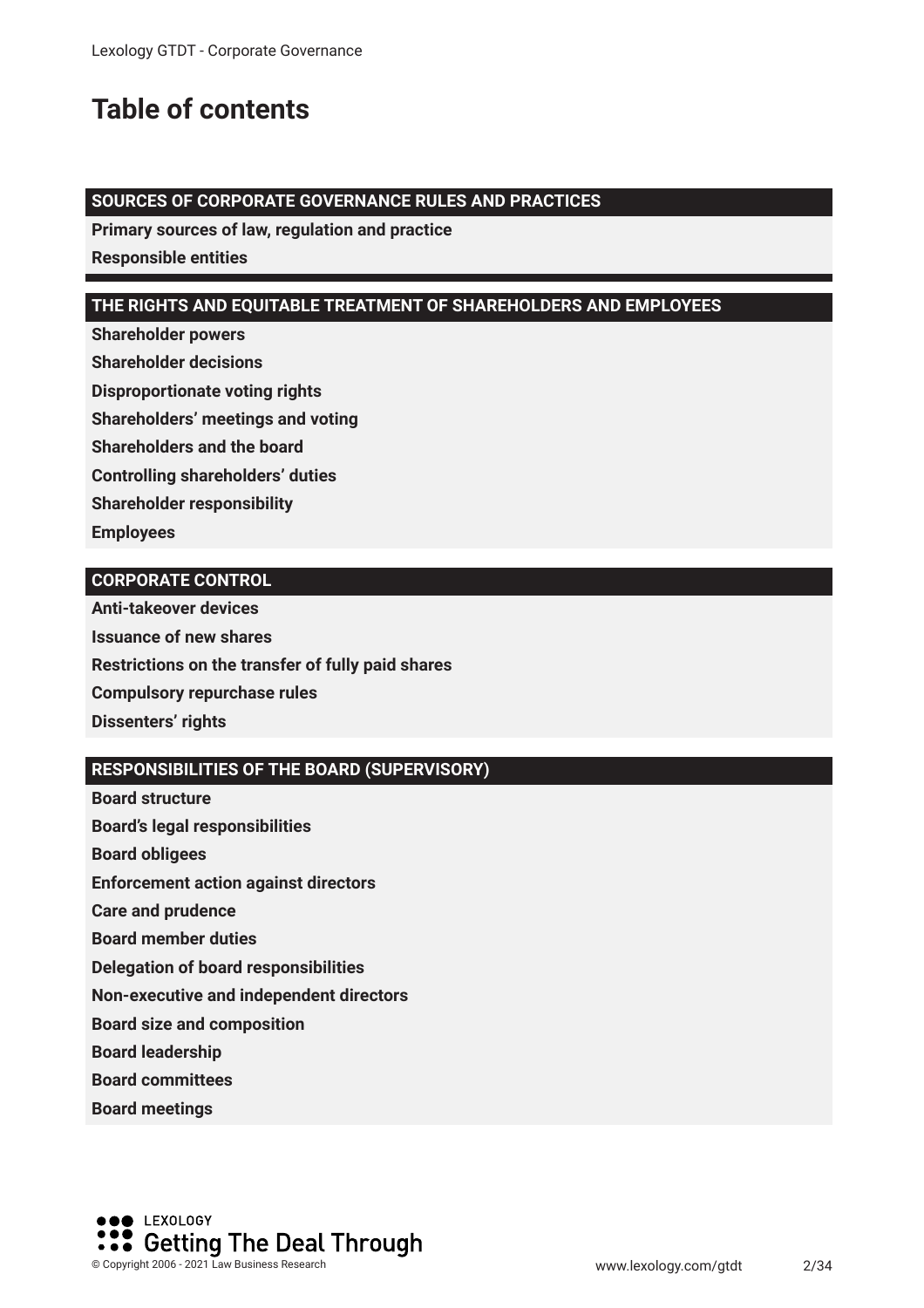#### **Board practices**

**Board and director evaluations**

#### **REMUNERATION**

**Remuneration of directors**

**Remuneration of senior management**

**Say-on-pay**

#### **DIRECTOR PROTECTIONS**

**D&O liability insurance Indemnification of directors and officers Advancement of expenses to directors and officers Exculpation of directors and officers** 

#### **DISCLOSURE AND TRANSPARENCY**

**Corporate charter and by-laws Company information**

#### **HOT TOPICS**

**Shareholder-nominated directors Shareholder engagement Sustainability disclosure CEO pay ratio disclosure Gender pay gap disclosure**

#### **UPDATE AND TRENDS**

**Recent developments** 

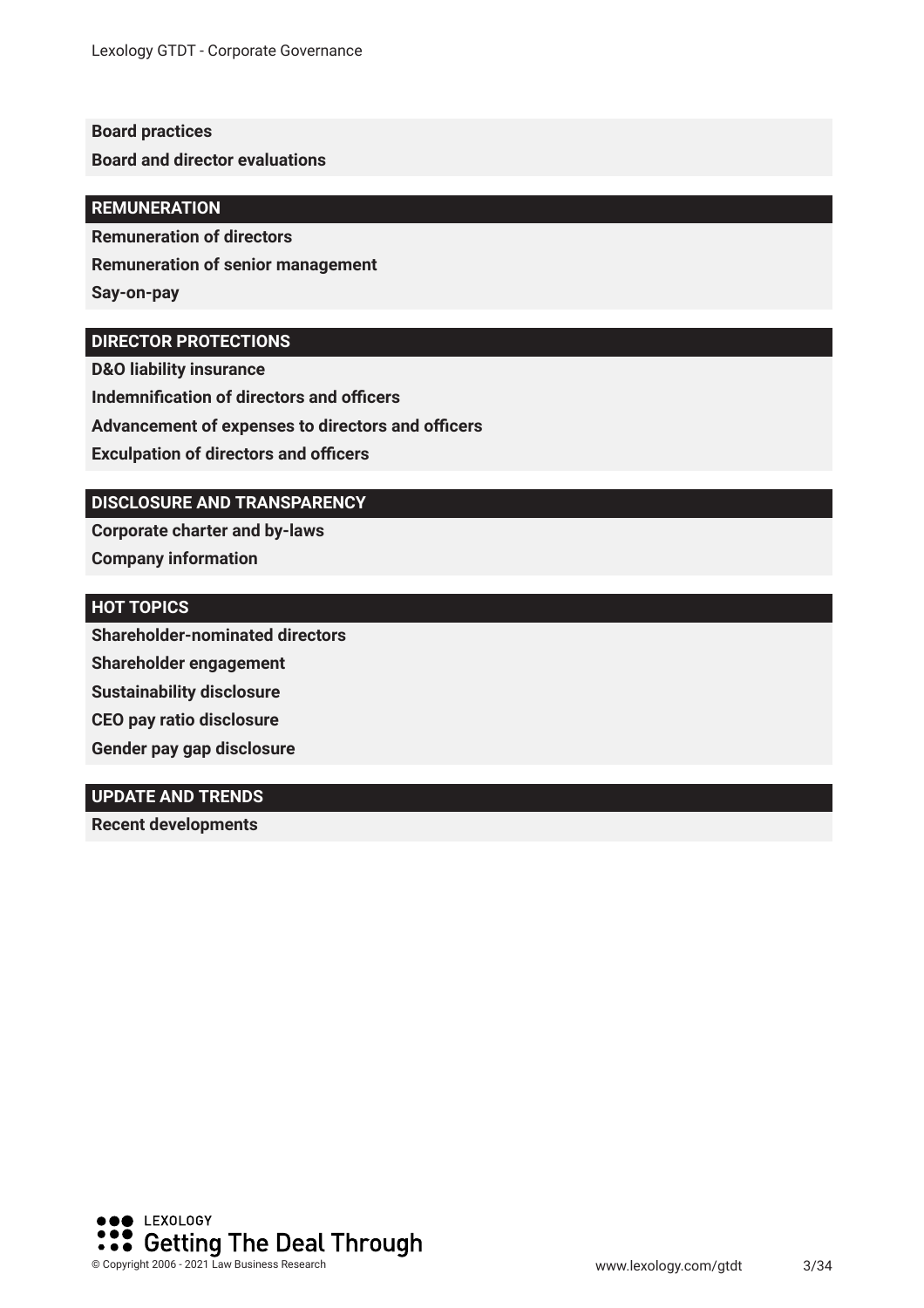### **Contributors**

#### North Macedonia



**Kristijan Polenak** kristijan@polenak.com *Polenak Law Firm*



**Tatjana Shishkovska** tsiskovska@polenak.com *Polenak Law Firm*



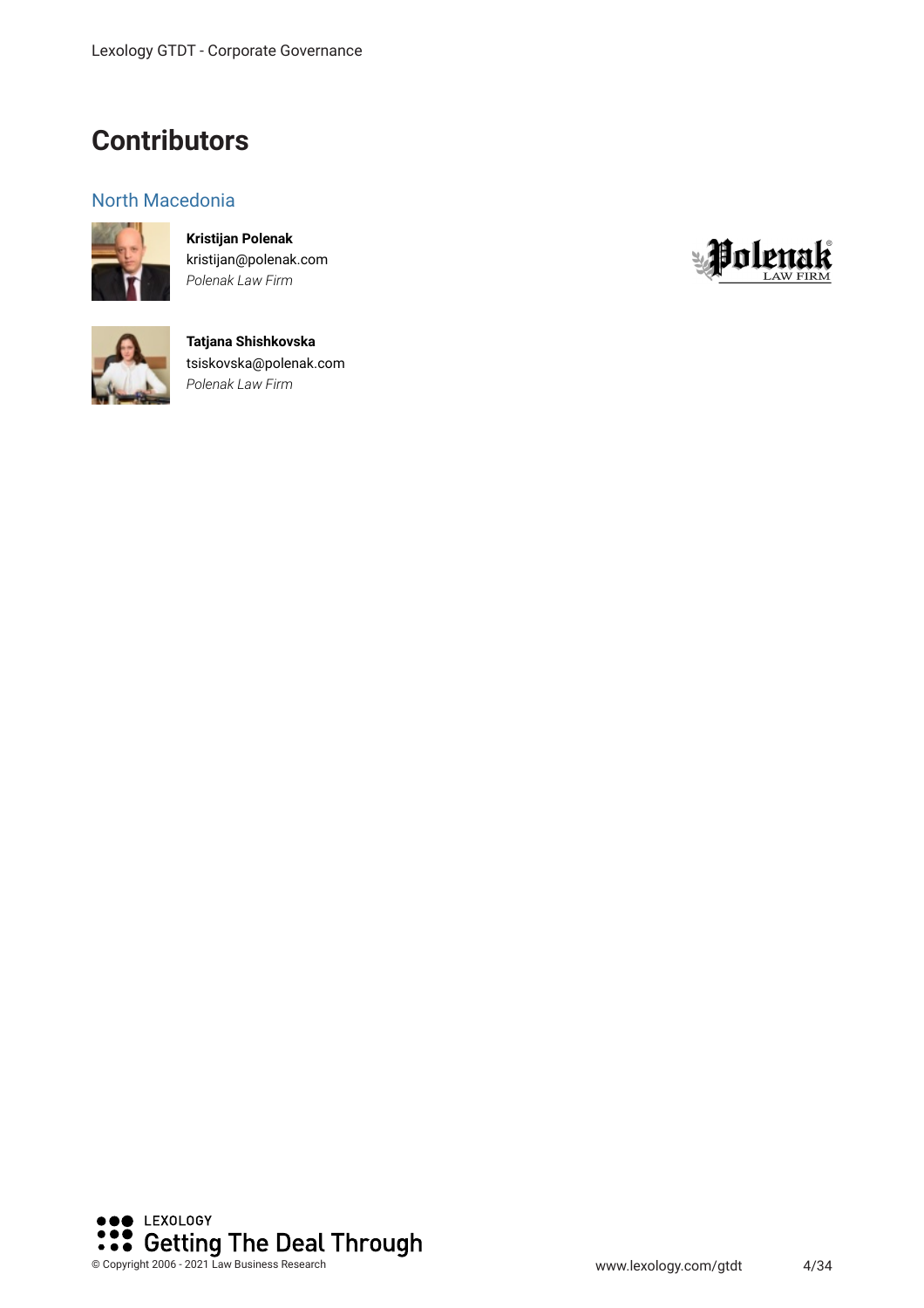#### **SOURCES OF CORPORATE GOVERNANCE RULES AND PRACTICES**

#### **Primary sources of law, regulation and practice**

What are the primary sources of law, regulation and practice relating to corporate governance? Is it mandatory for listed companies to comply with listing rules or do they apply on a 'comply or explain' basis?

The Law on Trade Companies, published in 2004, and the Securities Law, published in 2005, are recognised as the primary sources of law relating to corporate governance.

The Law on Trade Companies allows for an adjustable structure in trade companies' management by letting the company opt between a one-tier or two-tier management structure, subject to the application of mandatory rules for certain joint-stock companies. The Law on Trade Companies is the general law that stipulates the manner of establishment, structure and functioning of the management bodies of the companies. The subsequent changes in the Law on Trade Companies have strengthened the position of the shareholders' meeting, introduced independent directors and imposed the internal audit as a separate organisational unit in the companies. In the frequent changes of the Law on Trade Companies, the protection of shareholders remains the focus. The shareholders' position is strengthened by granting them the right to challenge the interested-party transaction in a court procedure if, inter alia, the arm's-length principle in entering such a transaction was not obeyed, as well as by stipulating the requirement for a mandatory external auditor's opinion as one of the conditions for approving an interested-party transaction for listed companies if certain thresholds are met.

The Securities Law regulates the manner and conditions for the issuance and trading of shares and sets the general legal framework of the capital market and of the licensed market participants, disclosure obligations of joint-stock companies with special reporting obligations and other issues with regard to shares.

Another important law for corporate governance in North Macedonia was the Takeover Law passed in 2002, which applied only to reporting companies. It regulated the manner and conditions for the purchase of shares by a person that has acquired or intends to acquire participation ensuring over 25 per cent of the voting rights deriving from the shares of a reporting company.

In May 2013, the new Takeover Law was passed regulating the manner, the conditions and the procedure for the takeover of shares issued by listed joint-stock companies and reporting companies, extending its application for a year after the companies delist or no longer meet the requirements for a reporting company. The new Takeover Law introduced thresholds of acquired voting shares of the target company for a mandatory bid. The trigger for a mandatory takeover bid still has the acquisition of more than 25 per cent of the voting shares as the control takeover threshold. The additional takeover threshold is set as the acquisition of an additional 5 per cent of the voting shares within a period of two years of the successful takeover, and the fnal takeover threshold is at least 75 per cent of the voting shares of the target company acquired in the takeover procedure, after which the obligation for submission of a takeover bid terminates.

Further changes were made in 2018, aiming to:

- specify the criteria for determining when persons act in concert and introduce a notifcation requirement to the Securities and Exchange Commission (SEC) for the protection of minority shareholders; and
- encourage trading in securities by allowing the acquisition of 25 per cent or more from the target company and only afterwards to fle a mandatory bid, and facilitate the procedure for a takeover by foreign investors by simplifying the terms for obtaining the required documents by those investors.

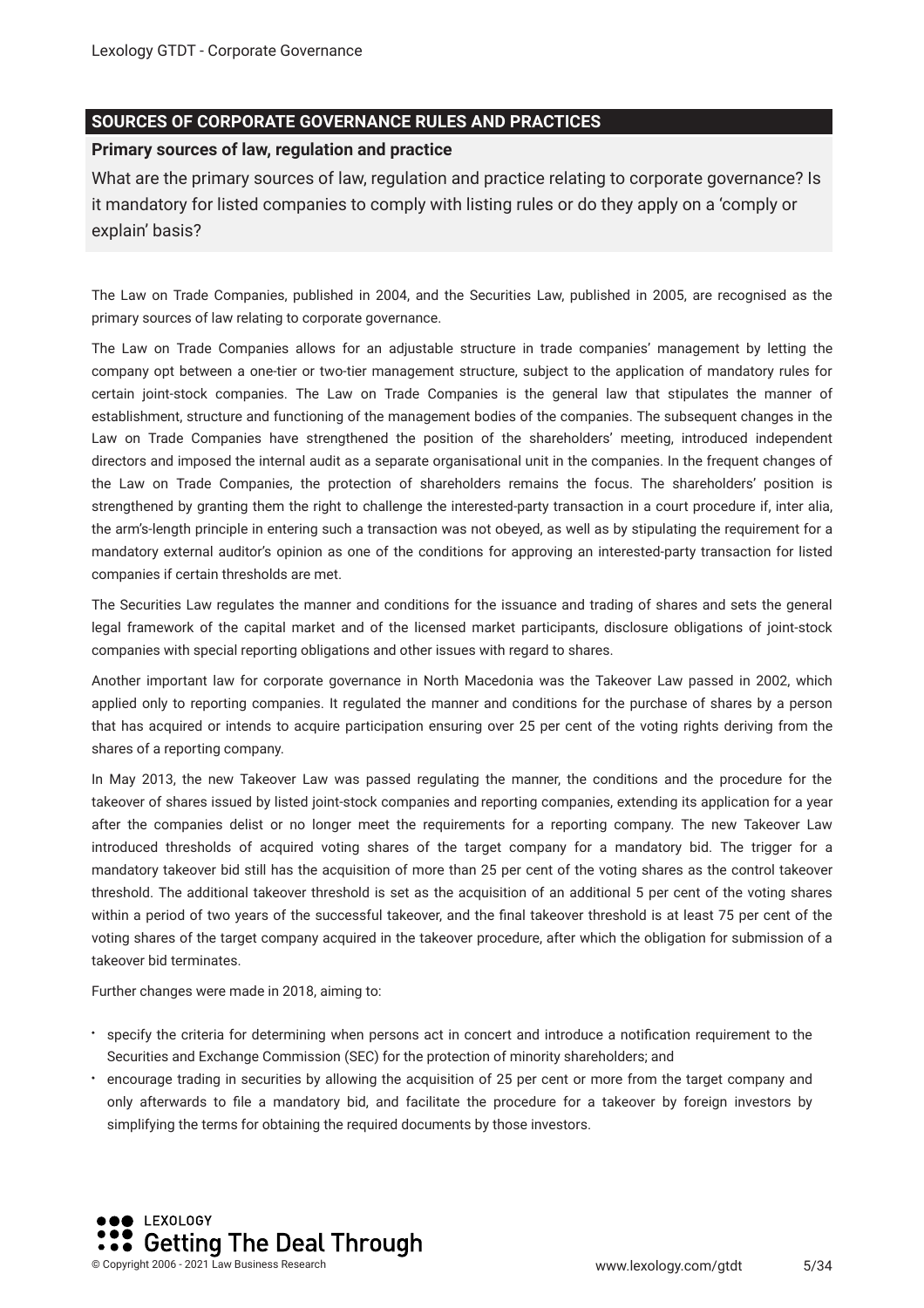The amendments took effect at the beginning of 2019 and apply to any takeover procedure that occurs from January 2019. The amendments introduced a defnition of 'acquisition' under the Takeover Law, a term that had up until that moment been left undefned. Furthermore, the defnition also includes explicitly 'the indirect acquisition of securities' that by SEC interpretation will be considered and checked before confrming the persons who hold control; that is, those who directly exercise their rights in the target company.

Established as an autonomous and independent regulatory body with public authorisations prescribed by the Securities Law, the Law on Investment Funds and the Takeover Law, the SEC passed secondary legislation deriving from the laws mentioned above, further regulating corporate governance.

The Macedonian Stock Exchange has prescribed the Listing Rules for companies, which set out the basic conditions that must be met for listing on the Macedonian Stock Exchange official market, as well as the ongoing disclosure requirements for listed companies. The Securities Law changes passed in January 2013 reintroduced mandatory listing for joint-stock companies that fall under the criteria set by the Macedonian Stock Exchange Listing Rules. With this step, the number of listed companies whose corporate governance is affected by the obligation to comply with the Macedonian Stock Exchange Listing Rules and that continuously disclose and notify the Macedonian Stock Exchange of any changes thereof qualifed by the Securities Law and Macedonian Stock Exchange Listing Rules as price-sensitive information is signifcantly increased.

Mandatory listing was introduced as an interim measure to boost the capital market in 2013. It applies until April 2022 (the term was extended for four years after the originally planned expiration date of mandatory listing on 30 April 2018). Until then, all companies that fulfl the criteria for mandatory listing determined by the Macedonian Stock Exchange Listing Rules on 31 December are obliged by 30 April in the following year to fle a request for listing on the mandatory trading tier to the Macedonian Stock Exchange. Furthermore, these companies cannot be excluded from the mandatory listing except in the case of liquidation or bankruptcy.

The Macedonian Stock Exchange Listing Rules are mandatory for all listed companies, and any default in complying with the Rules is sanctioned. The Macedonian Stock Exchange can render measures in the case of non-compliance, such as a warning and publication of the warning, suspension of the trading of the securities issued by the noncompliant company, transfer of the listed shares from one tier into another lower-trading tier, and fnally excluding the securities from listing. The last two measures cannot be rendered to listed companies on the mandatory trading tier.

The Macedonian Stock Exchange Listing Rules were changed in November 2020 and reformed the watch list introduced in September 2020. The Macedonian Stock Exchange now publishes the measures imposed on listed companies as well as red fags to draw investors' attention to certain circumstances related to the listed companies.

Further changes to the Listing Rules were made in September 2021 to refect the requirements and the criteria for listed companies that, as of 2022, will have to report on the application of the new Corporate Governance Code by applying the 'comply or explain' principle.

In October 2021, the new Corporate Governance Code was adopted by the Macedonian Stock Exchange: https:// www.mse.mk/en/content/14/10/2021/corporate-governance-code .

*Law stated - 04 April 2022*

#### **Responsible entities**

What are the primary government agencies or other entities responsible for making such rules and enforcing them? Are there any well-known shareholder or business groups, or proxy advisory frms, whose views are often considered?

The assembly of North Macedonia adopts the statutory rules on corporate governance by passing laws on the basis of proposals by the government.

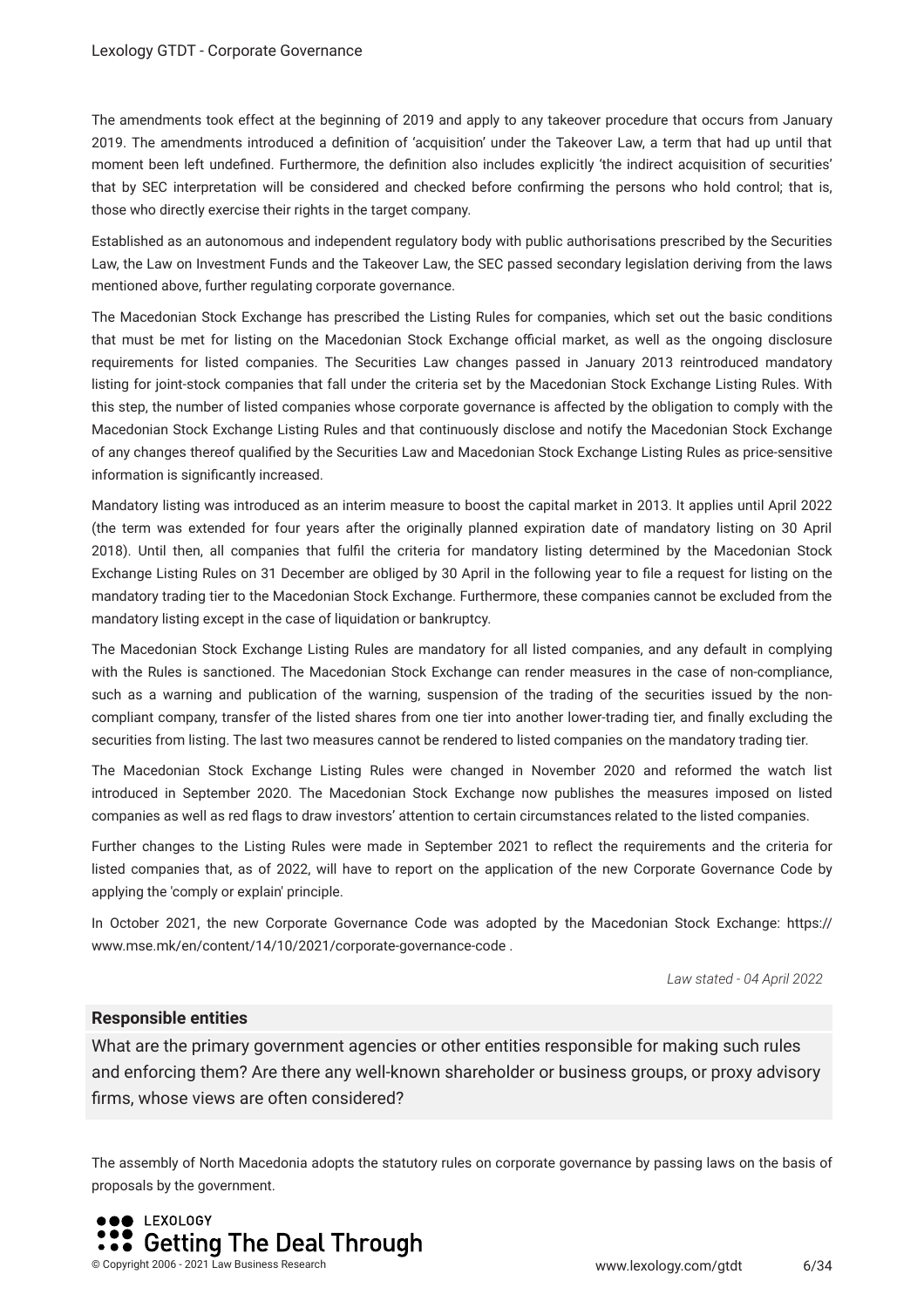There is no central agency responsible for the enforcement of corporate governance rules in North Macedonia. Instead, most of the mandatory corporate governance rules are enforced through private litigation in civil courts.

The SEC has certain powers of enforcement in the context of securities trading and the disclosure obligations of reporting companies, taking into consideration its authorisation to monitor the legality and the efficiency of the capital market and the protection of investors' rights. The SEC acts ex officio or upon reports filed by shareholders or companies. The Securities Law has introduced another mechanism for protection or implementation of the shareholders' rights related to trade transactions on the Macedonian Stock Exchange, by providing for arbitration. The Macedonian Stock Exchange has adopted the Arbitration Rules for resolving these disputes. Arbitration in the settlement of disputes in connection with the company's charter is also stipulated by the Law on Trade Companies.

The Macedonian Stock Exchange acts as a watchdog for listed companies. The Macedonian Stock Exchange Listing Rules have vested certain powers with the Macedonian Stock Exchange if the listed company does not comply with the disclosure requirements or has contravened the Rules.

*Law stated - 04 April 2022*

#### **THE RIGHTS AND EQUITABLE TREATMENT OF SHAREHOLDERS AND EMPLOYEES**

#### **Shareholder powers**

What powers do shareholders have to appoint or remove directors or require the board to pursue a particular course of action? What shareholder vote is required to elect or remove directors?

The members of the board of directors in the one-tier system, and the members of the supervisory board in the two-tier system, are elected at the shareholders' meeting by a majority of the voting shares from the quorum of the meeting unless a greater majority is stipulated by the charter, in the manner and pursuant to the terms of the charter. If stipulated by the charter, the election of the members of the board of directors or the supervisory board may be carried out by cumulative voting, thus allowing the minority shareholders to have their nominee elected.

Executive members of the company are elected from among the members of the board of directors. The manner of election of the executive members of the board of directors is determined by the company's charter. The resolution for an election of the executive members of the board of directors may be adopted unanimously by all the members of this board. One of the executive members of the board of directors may be appointed as executive director or chief executive, or with another title that is compatible with the performance of the function that the executive member of the board of directors has. If the board of directors has more than one executive member, a majority vote of the members of the board of directors determines which one of the executive members shall be responsible for employeerelated matters and relations with employees.

If the company opts for a two-tier management system, the management board members are elected by the supervisory board in a procedure stipulated by the company's charter.

The shareholders' meeting may remove all the members of the board of directors or the supervisory board or a member thereof prior to the expiry of their term of office. The resolution for removal requires the same majority of the voting shares as in the case of electing these members unless the company charter stipulates a greater majority. The charter may also stipulate additional terms for the adoption of the resolution.

An executive member of the board of directors may be removed at any time by the board of directors, with or without an explanation, in which case the member shall be suspended until the next general meeting, at which it shall be decided whether that member will be removed prior to the expiry of their term of office.

Shareholders representing at least 10 per cent of the voting shares may request a meeting of the board of directors to be called. The request shall be submitted to the president of the board. If the president fails to call the meeting within 15 days after the fling of the written request, the members of the board of directors may call the meeting in the manner

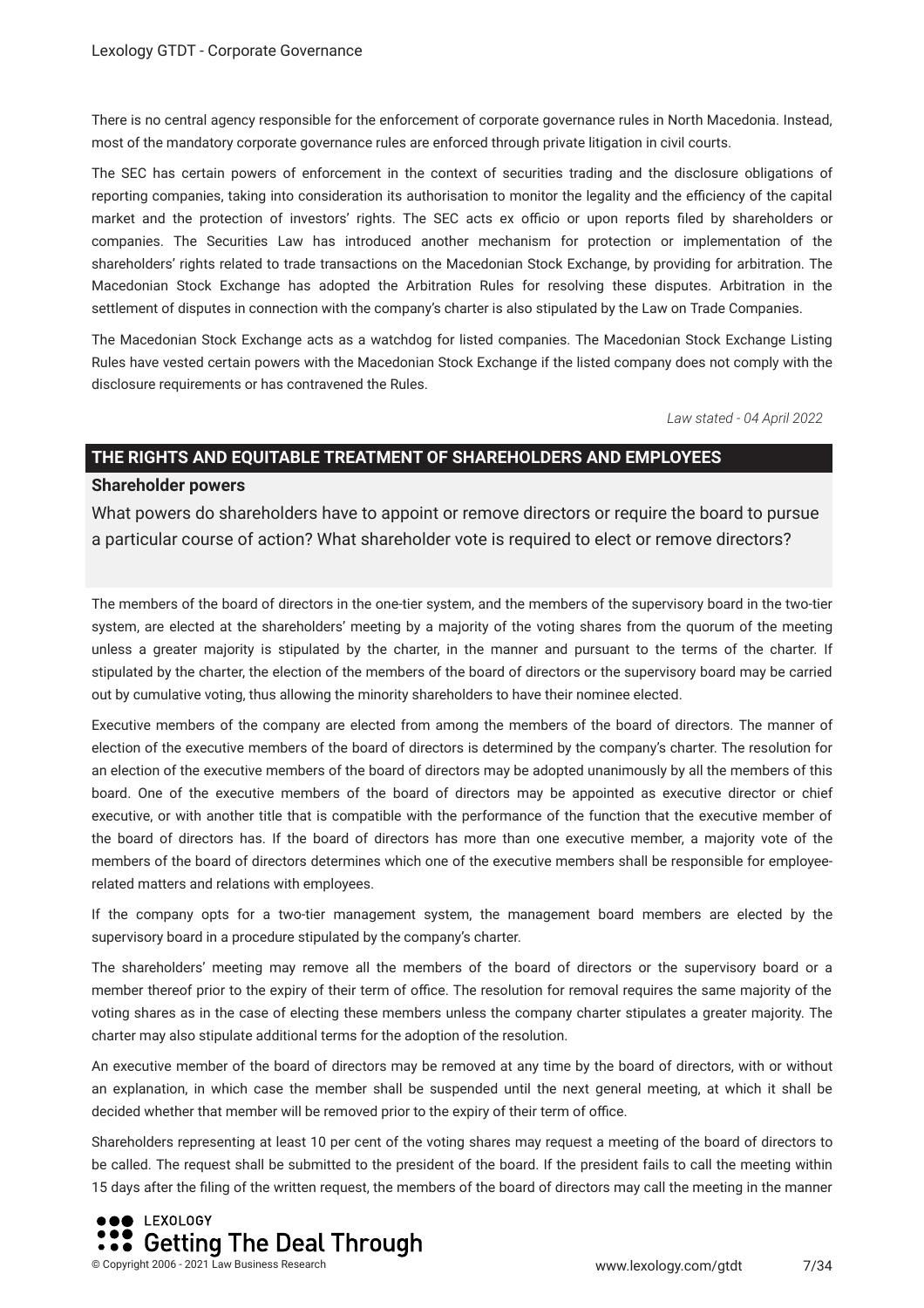further provided in the Law on Trade Companies, thus allowing for the shareholders to take the initiative rather than having the actual power to convene the meeting.

*Law stated - 04 April 2022*

#### **Shareholder decisions**

What decisions must be reserved to the shareholders? What matters are required to be subject to a non-binding shareholder vote?

The Law on Trade Companies makes a clear distinction of the corporate governance roles by vesting the powers of the shareholders' meeting to pass resolutions only upon issues expressly set out by the Law on Trade Companies or the charter, and excluding matters related to the operational governance or management of the company's operations, which are under the competence of the management bodies, unless otherwise determined by the Law on Trade Companies.

The shareholders decide, in particular, about:

- the amendment of the charter:
- the approval of the annual accounts, financial statements and the annual report on the operations of the company for the preceding business year, and on the distribution of the profts and covering the losses;
- the election and removal of members of the board of directors and of the supervisory board;
- the approval of the operations and management of the company's business by the members of the management body and supervisory board;
- the alteration of the rights attached to particular types and classes of shares;
- an increase or decrease of the company's principal capital;
- $\cdot$  issuing shares and other securities;
- the appointment of the certifed auditor to audit the fnancial statements, if the company is obliged to prepare them; and
- the transformation of the company into another form of company and reorganisation and termination of the company.

The shareholders' meeting approves interested-party transactions and major transactions if the thresholds for these corporate transactions as stipulated in the Law on Trade Companies or in the company's charter are met.

There are no matters that are subject to a non-binding shareholder vote; however, the management board (ie, executive members of the board of directors) may defer resolving certain issues relating to corporate governance, subject to obtaining prior approval by the board of directors or the supervisory board to the shareholders' meeting if the board of directors or the supervisory board fails to grant its consent.

*Law stated - 04 April 2022*

#### **Disproportionate voting rights**

To what extent are disproportionate voting rights or limits on the exercise of voting rights allowed?

The 'one share, one vote' principle applies to Macedonian joint-stock companies.

Preferred shares with disproportionate voting rights owned by North Macedonia (state-owned shares) may grant

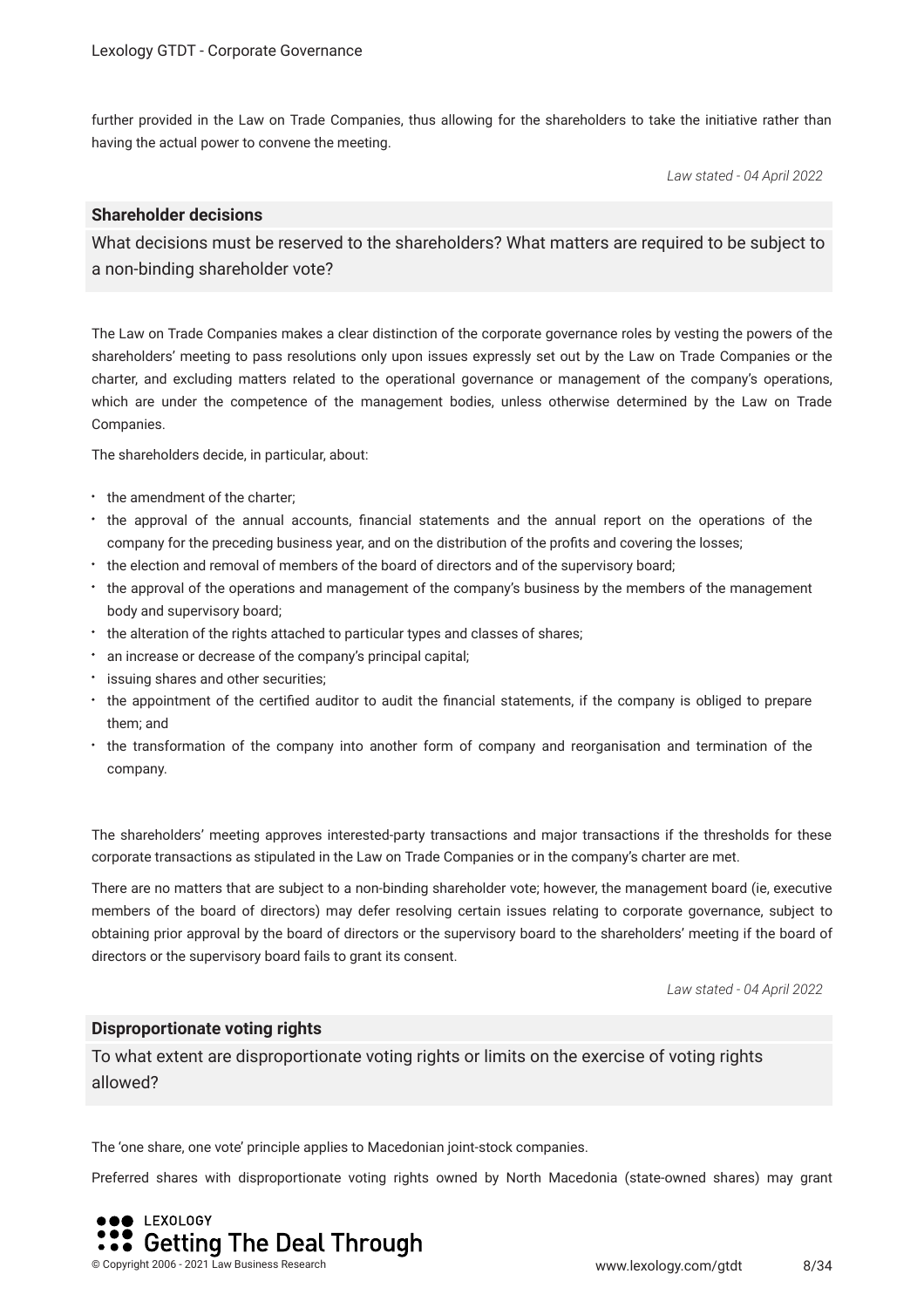specifc rights under the condition of their issuance. By the entry into force of the Law on Trade Companies, they cannot be transferred to third parties, unless they are converted into common shares.

The company may issue preferred shares as voting shares or as non-voting shares, provided that the total nominal value of the preferred non-voting shares does not exceed 30 per cent of the principal capital of the company. The total nominal value of the preferred shares, including both voting and non-voting shares, cannot exceed the total nominal value of the common shares in the principal capital of the company.

Issuance of shares of the same type that confer different voting rights for an identical nominal value is prohibited.

Limits on the exercise of voting rights are determined by the Law on Trade Companies when the shareholders' meeting resolves to exempt a shareholder personally from a liability, payment of a receivable towards the company or other obligations. The shareholders' meeting may also resolve to grant the shareholder certain advantages or privileges by the company, or initiate court or other proceedings against the shareholder. In these cases, the shareholder cannot exercise its voting right personally or through a proxy representative.

If the shareholders' meeting alters or restricts any right deriving from a certain type of shares, this resolution shall be considered valid if the shareholders holding that respective type of share give their consent through the adoption of a resolution for consent, passed with a majority determined by the Law on Trade Companies or the charter. These shareholders may vote or consent at a separate meeting or at the same shareholders' meeting with other shareholders present, but through a separate vote.

Consent by the owners of preferred shares shall be required for a resolution that cancels a preferential right as well as for the issue of preferred shares that have priority in the distribution of proft or when making the payment of a part of the remainder of the liquidation or bankruptcy estate of the company.

*Law stated - 04 April 2022*

#### **Shareholders' meetings and voting**

Are there any special requirements for shareholders to participate in general meetings of shareholders or to vote? Can shareholders act by written consent without a meeting? Are virtual meetings of shareholders permitted?

Each shareholder that intends to participate in a shareholders' meeting is obliged to report its attendance at the meeting (registration for attendance) prior to the commencement of the scheduled meeting, which can occur, at the latest, moments before the meeting is due to start.

A list of registered shareholders is prepared by the management body and it is compared with the excerpt of the book of shares obtained from the Central Securities Depository not later than 48 hours prior to the scheduled general meeting. This list is then signed by each present shareholder or his or her proxy representative, and it certifes his or her presence at the meeting (certifed participant). Following the certifcation of the list, the chair of the shareholders' meeting shall confrm that the meeting has an operating quorum.

The Law on Trade Companies stipulates the possibility for the reporting companies and listed companies to offer their shareholders at least one of the following means for participation in the shareholders' meeting:

- direct transmission of the meeting;
- two-way live audio and video communication, which allows shareholders to address the shareholders' meeting from any remote location; and
- electronic means for voting, before or during the meeting, without the necessity to authorise a proxy who would attend the session.

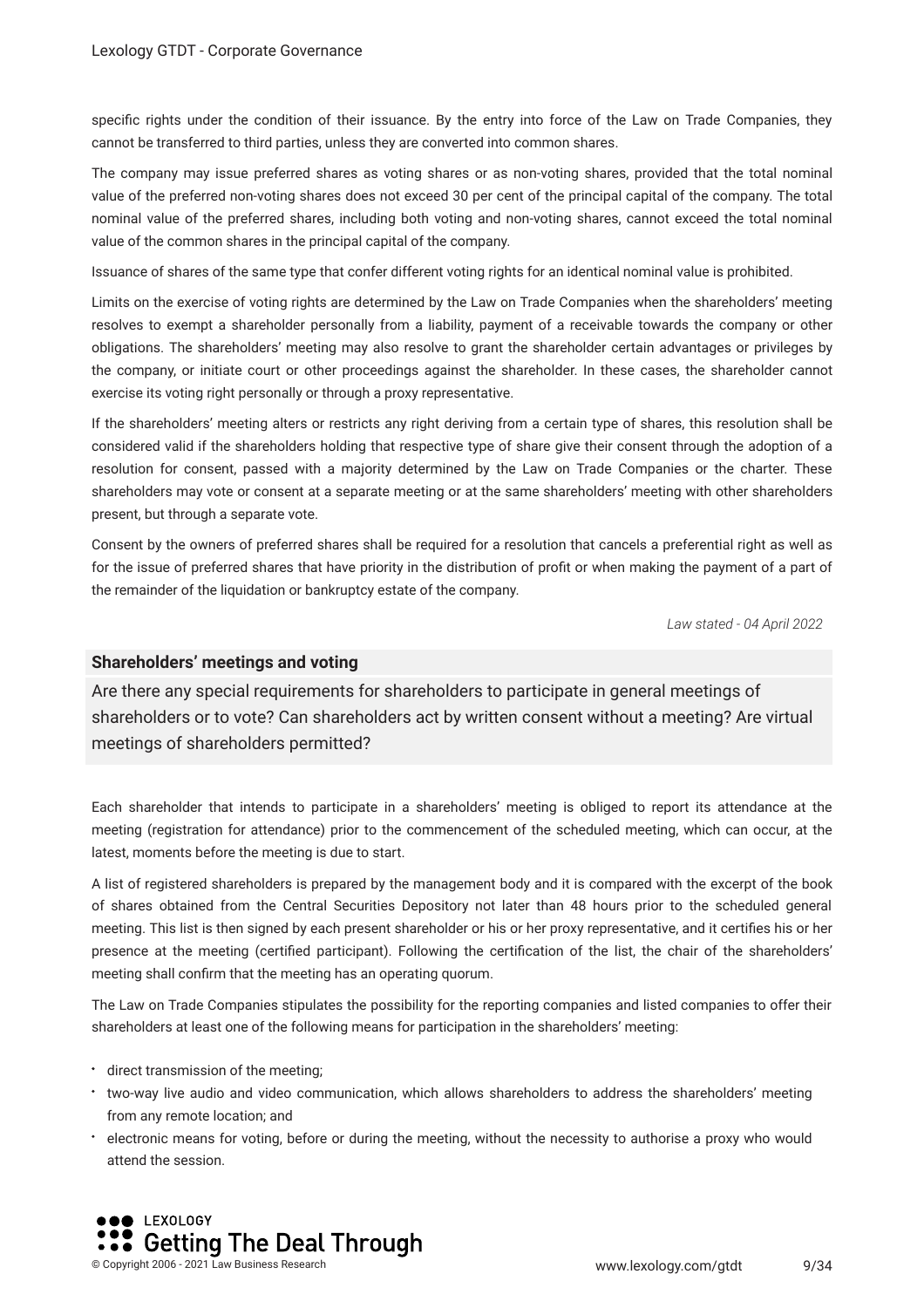It can be stipulated in the company's charter that the voting of the shareholders at the shareholders' meeting may be performed by phone or another electronic device that is a part of the public communication network. To vote in such a way, the following must be determined with absolute certainty: the identity of each shareholder, the voting right, the communication network that will be used between the company and its shareholders that will make the voting available to each shareholder and the means to record this voting. A shareholder who votes by phone or another electronic device is considered to be present at the shareholders' meeting (ie, he or she will be considered as part of the quorum of the shareholders' meeting). The vote of a shareholder who voted by phone or another type of electronic device will be considered null if the identity of the shareholder cannot be determined.

Voting by way of correspondence prior to the day of the shareholders' meeting may be made available to the shareholders. Before allowing the shareholders to vote by correspondence, the company may frst ask the shareholders to confrm their identity by submitting original or copied personal identity documentation (copies do not have to be certifed by a notary public or a domestic or foreign state authority). The company may use its own system of registration of shareholders as a substitute for the procedure of identifcation of shareholders described above.

The shareholders are entitled to exercise their voting rights either in person or to delegate them to an authorised proxy by a written power of attorney. Unless otherwise stipulated by the Law on Trade Companies, the proxy is given in the written form, verifed by a notary public. This requirement does not apply in reporting companies and listed companies where shareholders may appoint a proxy in writing without any obligation for the appointment to be verifed by a notary. In such cases, the shareholder must immediately notify the company for the proxy to be granted, the default being that the proxy has not been granted.

The 2018 amendments to the Takeover Law imposed a further obligation on the proxies of the shareholders in jointstock companies that fall under the scope of the Takeover Law. These amendments were made to cover other circumstances of persons acting in concert who have not been covered and make it easier for the Securities and Exchange Commission (SEC) to determine the connection that represents acting in concert in practice. As a result, a proxy who has power of attorney for voting at the shareholders' meeting from more than one shareholder has an obligation to notify the SEC within fve working days prior to the holding of the meeting. The introduction of this provision also aims to prevent hidden ways of negotiation when adopting important decisions of the shareholders' meeting, which may affect the management of the company; that is, they represent indirect control of the joint-stock company, in accordance with the explanation of this particular amendment by the SEC.

In certain cases, the right to vote may not be exercised if the respective decision would lead to a confict of interest for a particular shareholder or if the decision concerns a possible claim against that shareholder.

*Law stated - 04 April 2022*

#### **Shareholders and the board**

Are shareholders able to require meetings of shareholders to be convened, resolutions and director nominations to be put to a shareholder vote against the wishes of the board, or the board to circulate statements by dissident shareholders?

The management body of the company is entitled to convene a shareholders' meeting if the interests of the company so require. Though not directly entitled, the shareholders may submit a request to the management body for convening a meeting if they hold at least 10 per cent of the voting shares. The management body decides on the convening of the meeting within eight days of the receipt of such a request. If the request is submitted by shareholders who own a majority of the voting shares, then the failure of the management body or the supervisory board to convene a meeting within 24 hours of the request entitles the shareholders to fle a request to the court. The right to convene the

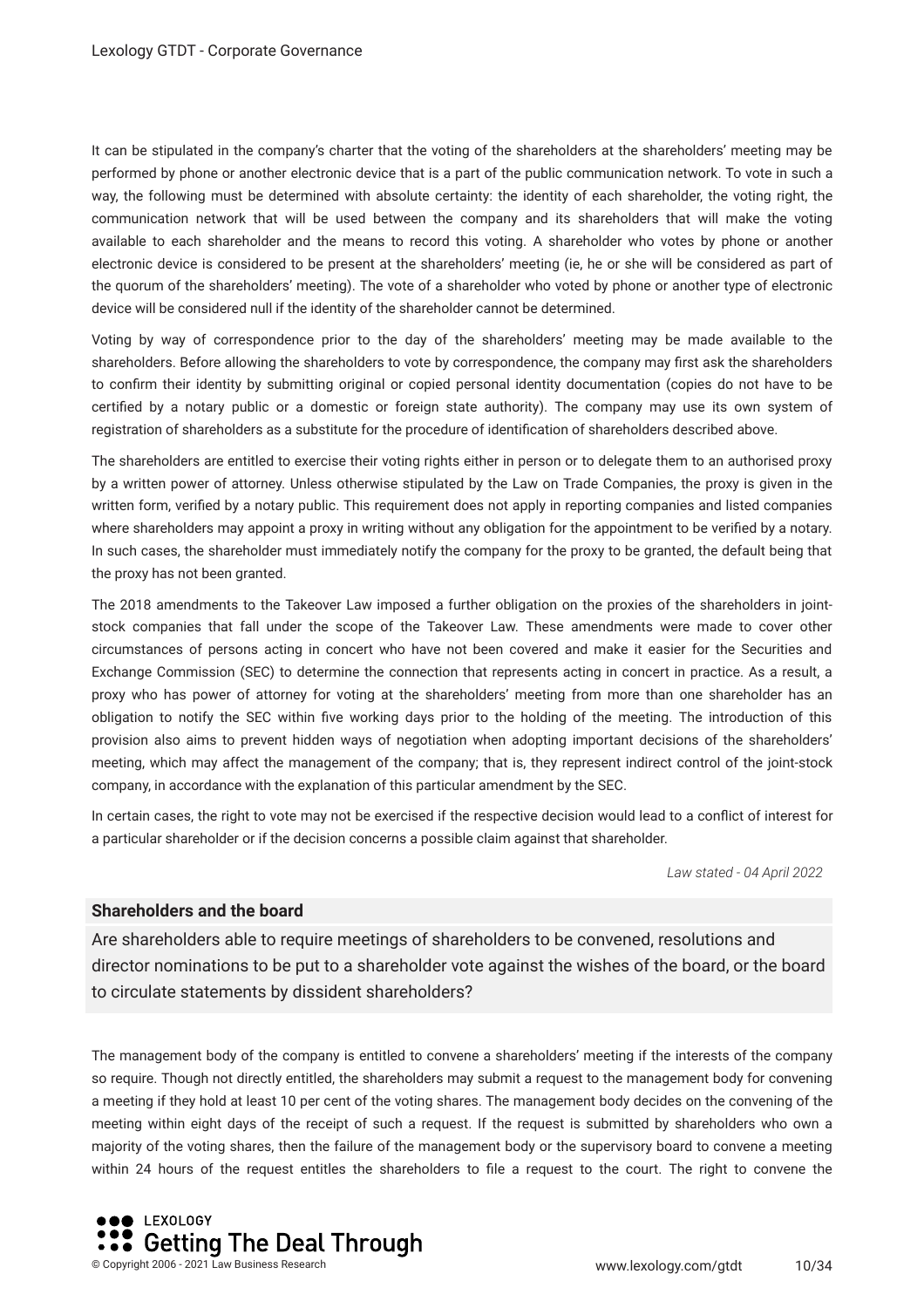shareholders' meeting by the court is granted to the shareholders if the management body has not decided to commence the meeting within the term of eight days.

Shareholders who individually or jointly own at least 5 per cent of the total number of voting shares may request an amendment to the agenda by adding new agenda items for the convened shareholders' meeting, while simultaneously providing an explanation for the proposed item or proposing a draft resolution on the proposed item, within eight days from the date of publication of the agenda for the meeting. Such a request cannot be refused, except in certain cases strictly determined by the Law on Trade Companies, such as missing the deadline, or if the item does not fall under the competence of the shareholders' meeting.

In exercising this right, the shareholders may propose, inter alia, agenda items, resolutions and director nominations to be put to a shareholder vote.

A contract obliging the shareholders to exercise the voting right according to the directions of the management body or the supervisory board is null and void. A contract obliging a shareholder to vote for each proposal of the management body or the supervisory board is also null and void.

The corporate body that convened the shareholders' meeting is obliged to send the request for the amendment of the agenda by adding new agenda items for the convened shareholders' meeting to all shareholders (ie, to publish it in the same manner in which the invitations for convening the shareholders' meeting were sent).

The body that convened the shareholders' meeting – that is, the person determined by the court to convene the shareholders' meeting – shall send the request for including one or more points to the agenda of the convened shareholders' meeting to all shareholders and shall publish it in the same manner in which the invitations were sent, no later than eight days prior to the date of the shareholders' meeting.

The Law on Trade Companies provisions governing the convening and holding of shareholders' meetings in reporting companies and listed companies require the company to publish, without delay, the agenda and materials for the meeting, including draft resolutions proposed by the shareholders, on its website. The public announcement for convening shareholders' meetings in reporting companies and listed companies should contain a description of the procedures in accordance with which the shareholders participate and vote at the shareholders' meeting, and, in particular, how they can include points in the agenda of the shareholders' meeting and propose resolutions, how the shareholders can raise questions to the company regarding the points of the agenda of the shareholders' meeting and information regarding the time period in which they can do so.

A shareholder or a group of shareholders holding at least 10 per cent of the principal capital of the company, based on suspicion of possible irregularities in the keeping of the trade books and the activities of the company (ie, suspicion that the company acts contrary to the provisions of the Law on Trade Companies), has the right to request the management body to convene a shareholders' meeting of the company. At this meeting, an authorised auditor shall be appointed for performing an audit, an inspection, a certifcation or related services within the scope of activities of the company regarding which the suspicion has been addressed in the request about the existence of possible irregularities. The shareholders may request the competent court to adopt a decision to appoint an authorised auditor if:

- the shareholders' meeting is not convened within a period of eight days of the submission of the request referred to above;
- the shareholders' meeting refuses to appoint an authorised auditor; or
- the shareholders' meeting fails to adopt a decision for appointing an authorised auditor within a period of 60 days of the submission of the request referred to above.

*Law stated - 04 April 2022*

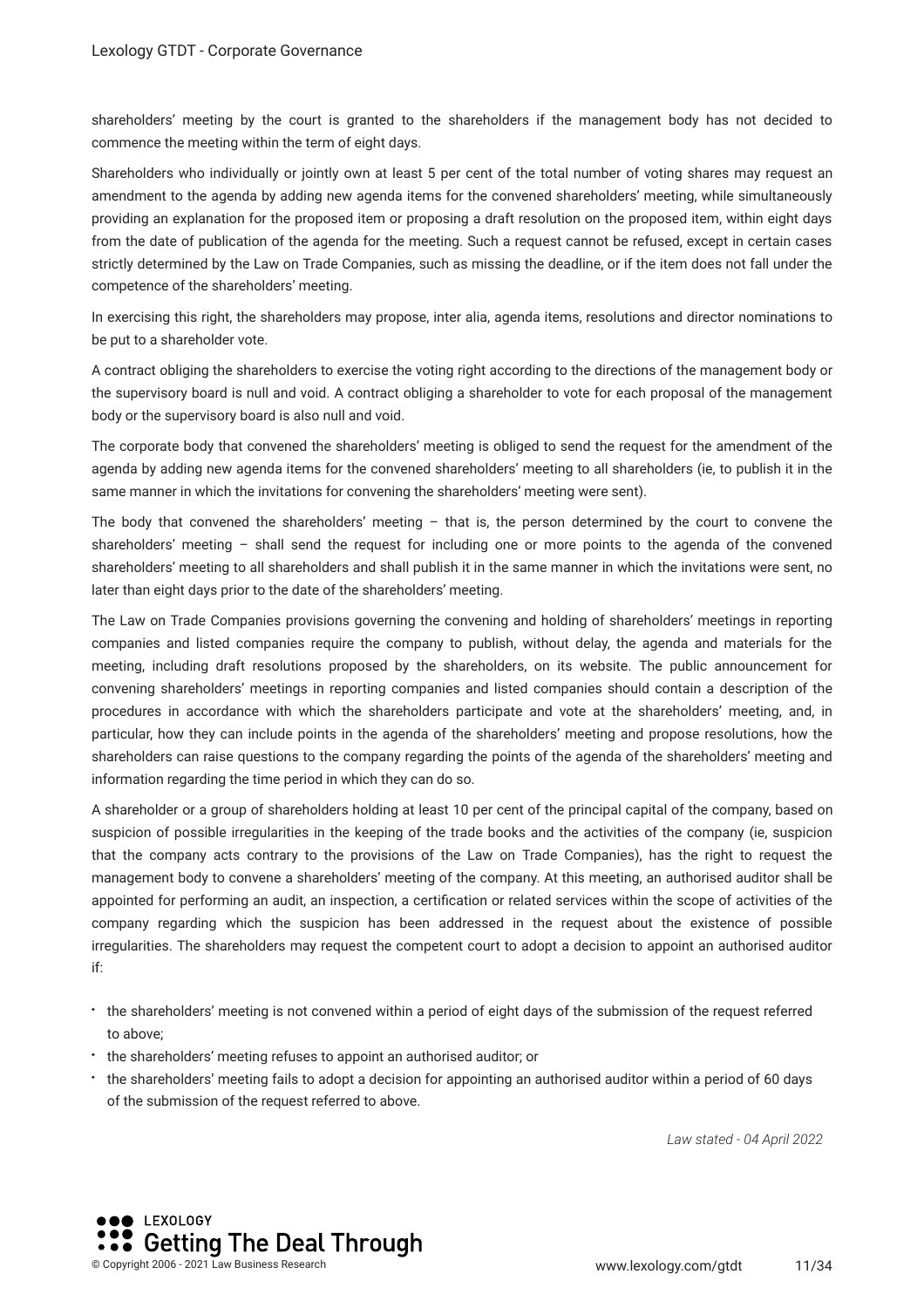#### **Controlling shareholders' duties**

Do controlling shareholders owe duties to the company or to non-controlling shareholders? If so, can an enforcement action be brought against controlling shareholders for breach of these duties?

The Law on Trade Companies prohibits the controlling shareholder as a parent company from using its infuence to mislead the subsidiary as a controlled company into undertaking harmful legal affairs, or to undertake or fail to undertake actions, unless the parent company assumes the obligation to compensate the controlled company for any damages. If it fails to compensate the company for damage, then the controlling shareholder shall be jointly and severally liable with the controlled company with regard to the third party.

Enforcement action in such a case may be initiated in the name and on behalf of the controlled company or individually by the shareholders, regardless of the damage caused to them resulting from the damage caused to the controlled company.

If the parent company misleads the subsidiary as a controlled company to undertake legal operations or actions, thereby causing irreparable damage or bankruptcy, the parent will be jointly and severally liable for the claims that cannot be collected from the controlled company.

If the controlling shareholder misleads the company into undertaking a legal operation or action, or failing to undertake such actions or operations, thereby causing damage to shareholders of a controlled company, the controlling shareholder and the company shall be jointly and severally liable for the shareholder's claims.

However, no liability for compensation shall arise if the management of the company has acted with due care and diligence, thus undertaking the legal transaction as any management of an independent company would have undertaken or failed to undertake an equivalent legal transaction or operation without being misled by the controlling shareholder.

*Law stated - 04 April 2022*

#### **Shareholder responsibility**

Can shareholders ever be held responsible for the acts or omissions of the company?

Shareholders cannot generally be held responsible for the acts or omissions of the company. The company itself is only liable to third parties for the obligation it has incurred with all of its assets. Only in a few exceptional cases, which the Law on Trade Companies singles out as special liability of the shareholders for the obligations of the company, may they be held jointly and severally liable if:

- $\cdot$  there is a major violation of good faith principles;
- the company's legal form has been used to carry out transactions and pursue objectives prohibited to them as individuals or in an abusive manner to harm creditors;
- the company's assets were used as if they were their own, contrary to the law; or
- the company's assets were decreased for their own beneft or for the beneft of a third party when they were aware or should have been aware that the company was not capable of settling its liabilities to third parties.

Piercing the corporate veil, except in these exceptional cases determined by the Law on Trade Companies, is not possible.

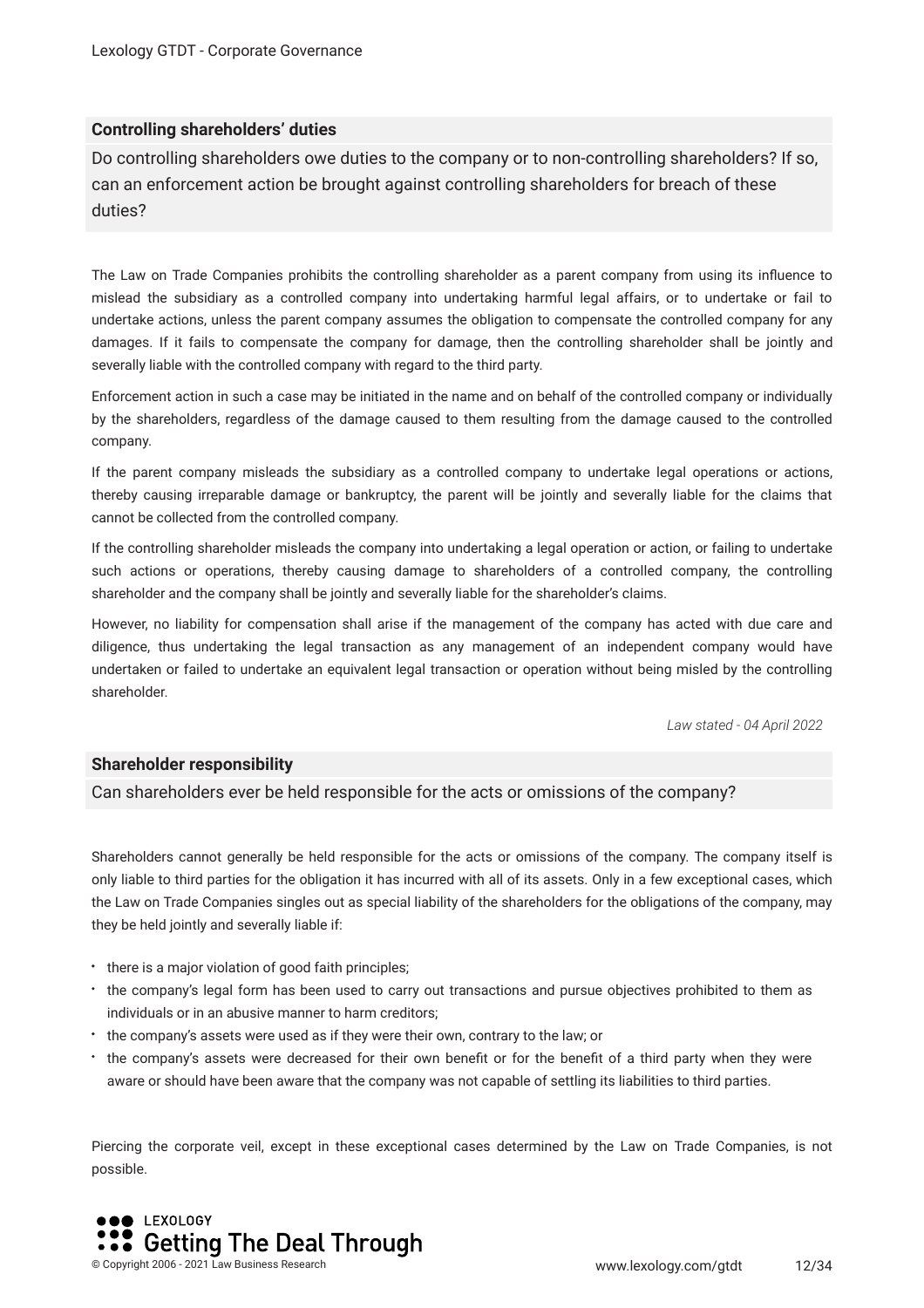*Law stated - 04 April 2022*

#### **Employees**

What role do employees have in corporate governance?

When determining the management systems of the joint-stock company, the Law on Trade Companies stipulates that the participation of the employees in the management of the company shall be stipulated by law. However, there is no such law adopted as yet; therefore, the employees' participation in corporate governance is not yet regulated by Macedonian law. There are provisions in the Law on Trade Companies that stipulate the possibility for the company in its charter to create a fund from which the employees can acquire shares in the company for free or at a discount price, up to one-tenth of the principal capital of the company. This option for the companies has been effective since 1 January 2012, and it was intended to have employees as active participants in the shareholding structure of the company through their participation in and voting at the shareholders' meeting. However, up to the present time, there is no relevant practice to show whether this provision has been implemented by companies.

*Law stated - 04 April 2022*

#### **CORPORATE CONTROL Anti-takeover devices**

Are anti-takeover devices permitted?

Anti-takeover devices are generally not permitted within the scope of the Takeover Law. Before a takeover bid is published, the management may implement a number of measures based on shareholders' resolutions. These measures are designed to protect the company in the event of a hostile takeover and may include:

- converting ordinary shares into preference shares without voting rights (up to 50 per cent of the registered share capital);
- issuing new preference shares or convertible bonds; and
- providing for increased majority requirements for the removal of members of the management and supervisory boards.

The management body of the target company, in the course of conducting the takeover bid procedure, must act in the interests of the company as a whole and must not dissuade the holders of securities from the possibility of deciding on the advantages of the takeover bid. It should prepare a document expressing its opinion about the effect of the implementation of the bid on the employment and business operations of the company, as stated in the takeover bid, and the reasons for the basis of which it is adopted.

Once a takeover bid is published, and the management receives notifcation from the bidder, the Takeover Law imposes restrictions on the actions of the management body of the target company by prohibiting, without a resolution passed by at least a 75 per cent majority of the shareholders' votes that represent the principal capital of the company at the time of the adoption of the resolution:

- an increase in its principal capital;
- the undertaking of activities other than the company's regular operations;
- the undertaking of activities that might jeopardise the company's future operations;
- the acquisition of treasury shares or securities resulting in the right to exchange or acquire treasury shares; and

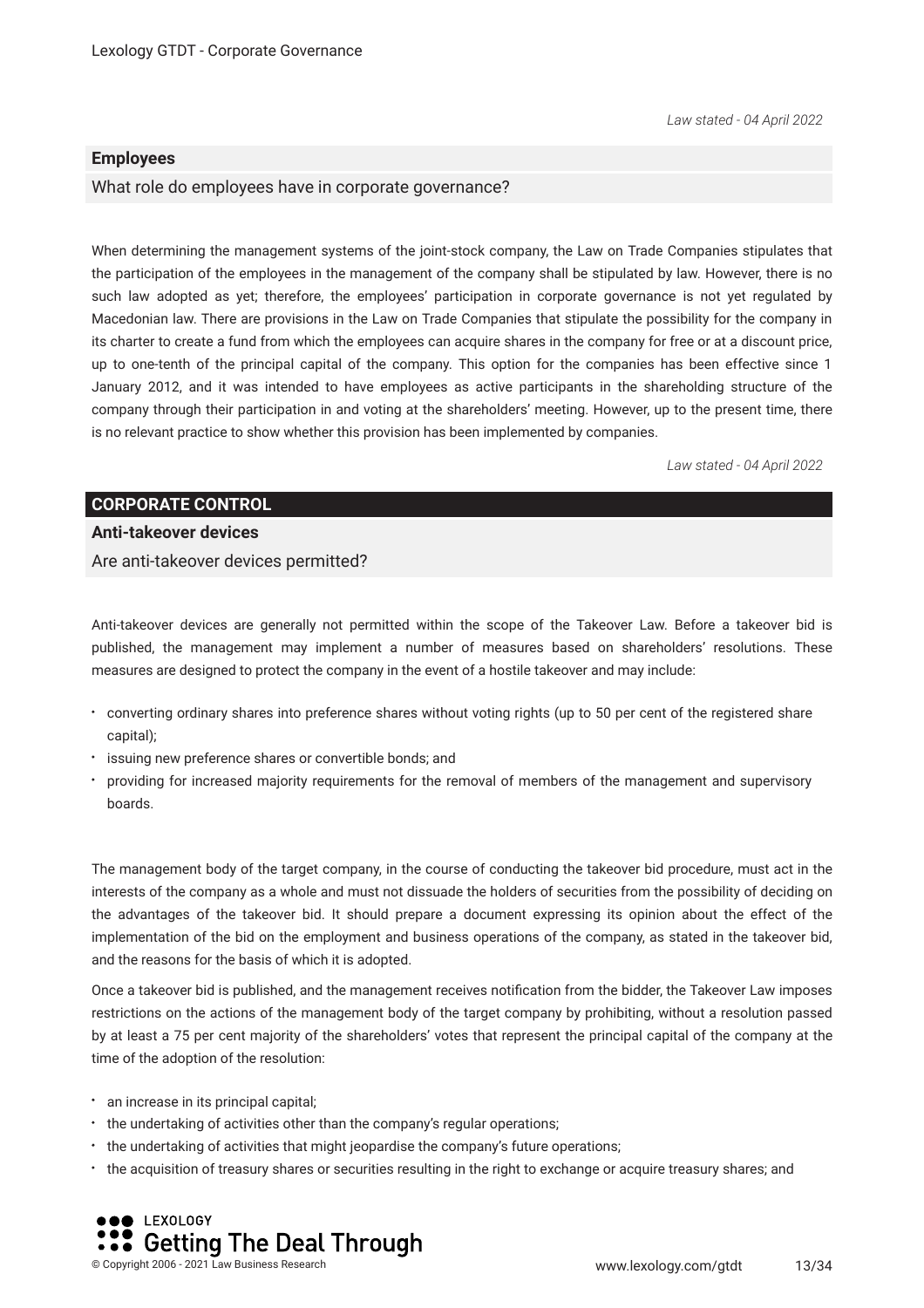performance activities that have the sole purpose of obstructing or aggravating the procedure and acceptance of the takeover bid.

The resolutions of the management on the matters stipulated above adopted before the announcement of the intention to execute a takeover but which are not completely implemented require additional approval by the shareholders' meeting of the target company before their implementation by at least a 75 per cent majority of the shareholders' votes representing the registered principal capital, except in the case of resolutions that fall under the ordinary course of business of the company and whose implementation does not obstruct or aggravate the takeover bid.

*Law stated - 04 April 2022*

#### **Issuance of new shares**

May the board be permitted to issue new shares without shareholder approval? Do shareholders have pre-emptive rights to acquire newly issued shares?

If provided in the company's charter, the management body may be authorised to increase the principal capital up to a certain nominal value (authorised capital) by issuing new shares for a maximum period of fve years following the registration of the company's foundation or fve years following the entry of the resolution to amend the charter in the trade registry if this possibility was not stipulated by the charter.

The nominal value of the authorised capital may not exceed half of the principal capital at the time when the authorisation for the conditional increase of the principal capital was granted.

New shares may be issued only if the consent of the majority of the non-executive board of directors' members or the majority of the supervisory board members is provided. In such a case, it is the provision in the company's charter that has the legal effect of a resolution to increase the capital.

A pre-emptive right to subscribe for new shares exists in the Law on Trade Companies; however, the implementation of these provisions has been postponed until North Macedonia assumes full membership in the European Union. Therefore, for the time being, in general, the shareholders do not have a pre-emptive right to acquire newly issued shares. This right is granted in a limited number of cases: for example, when the shares are issued as a private offer if the assumptions stipulated in the law are met.

*Law stated - 04 April 2022*

#### **Restrictions on the transfer of fully paid shares**

Are restrictions on the transfer of fully paid shares permitted and, if so, what restrictions are commonly adopted?

The Law on Trade Companies stipulates that shares are unlimitedly transferable and free to be traded on the secondary securities market.

There are no statutory restrictions on the possibility to transfer shares, provided that encumbrances registered in the account of the shareholder maintained by the Central Securities Depository may contain this restriction.

There are certain regulatory requirements that must be met to have a valid and legal transfer, such as that the trade transactions should be carried out on the Macedonian Stock Exchange, or requested documents for the execution of non-trading transfers to the Central Securities Depository must be presented.

Any encumbrance on shares restricting ownership rights and changes in the ownership of the share rights is recorded

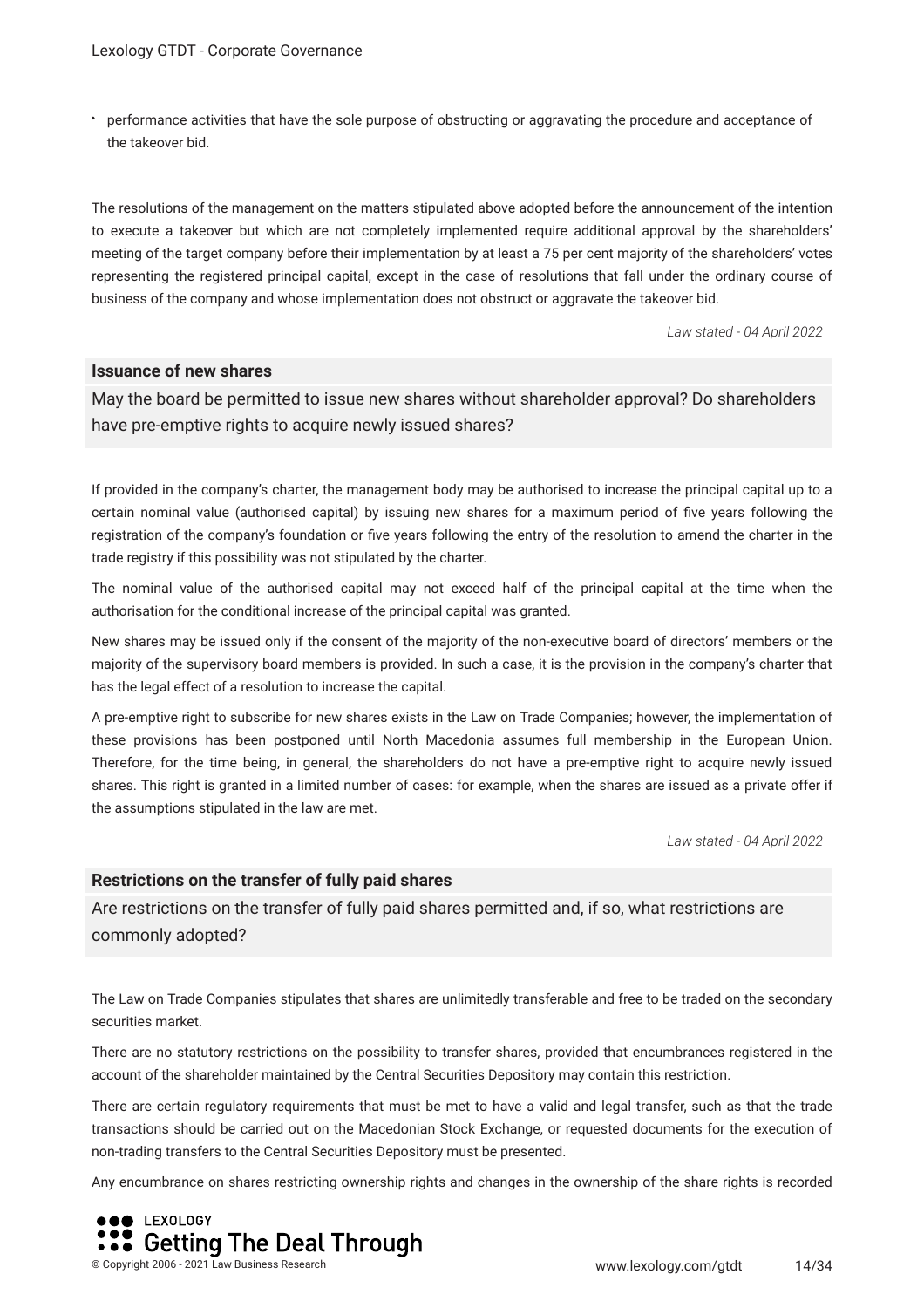in the Central Securities Depository in the account of the shareholder and may arise only from the act of issuance, a pledge, an effective court decision, an act of the Securities and Exchange Commission or an act issued by the Public Revenue Office.

Only shares that are free of any liens and restrictions may be the subject of settlement of transactions, except when the restriction applies to voting rights or dividends or another restriction that is not related to disposition and that is limited by a decision of a competent authority or an authorised person. If any right arising from the ownership of securities is restricted and evidenced in the shareholders' book maintained by the Central Securities Depository, these securities may not be part of the procedure of clearance and settlement.

*Law stated - 04 April 2022*

#### **Compulsory repurchase rules**

Are compulsory share repurchases allowed? Can they be made mandatory in certain circumstances?

There are no compulsory share repurchase rules, except in the case of exercising dissenters' shareholder rights in the case of a merger, accession or division, and during the transformation of the company, when the company is obliged to repurchase the shares of the shareholders who have not accepted the offer to receive shares as a mandatory buyback.

The company may acquire treasury shares by way of repurchase, either itself or through a third party acting in its name but on behalf of the company, the validity of which is subject to the following conditions:

- a resolution for the acquisition of shares by repurchase should be granted by the shareholders' meeting, determining the manner of repurchase, the maximum number of shares to be acquired, the time period in which the repurchase shall be executed (which shall not be longer than a year from the date of adopting the resolution on the acquisition of the company's treasury shares), and the minimum and maximum value that may be paid for the shares;
- the nominal value of the acquired shares, including the shares the company has previously acquired or which are in possession of the company, shall not exceed 1/10th of the principal capital;
- the acquisition of the company's treasury shares shall not lead to the decrease of the assets of the company below the amount of the principal capital and the reserves, which, pursuant to the law or the charter, the company is obliged to maintain, and which shall not be used for payments to the shareholders; and
- only shares fully paid may be acquired via repurchase.

As an exemption, the company may acquire treasury shares when this acquisition is necessary to prevent serious and imminent damage to the company. The management body is authorised to adopt the resolution on this acquisition and is obliged to inform the shareholders' meeting at its next meeting of the reasons and the objectives of the implemented acquisition of treasury shares.

The share repurchase shall be carried out without application of the requirements determined above:

- if, on the basis of a resolution of the shareholders' meeting, the withdrawal of the shares is carried out in connection with the procedure for decreasing the principal capital;
- free of charge or when a bank, investment fund or other fnancial institution purchases shares in its own name out of the commission obtained from the purchase of the shares;
- as a consequence of the universal succession of the assets;
- in the enforcement procedure for settling a company's claim on the basis of a court decision;

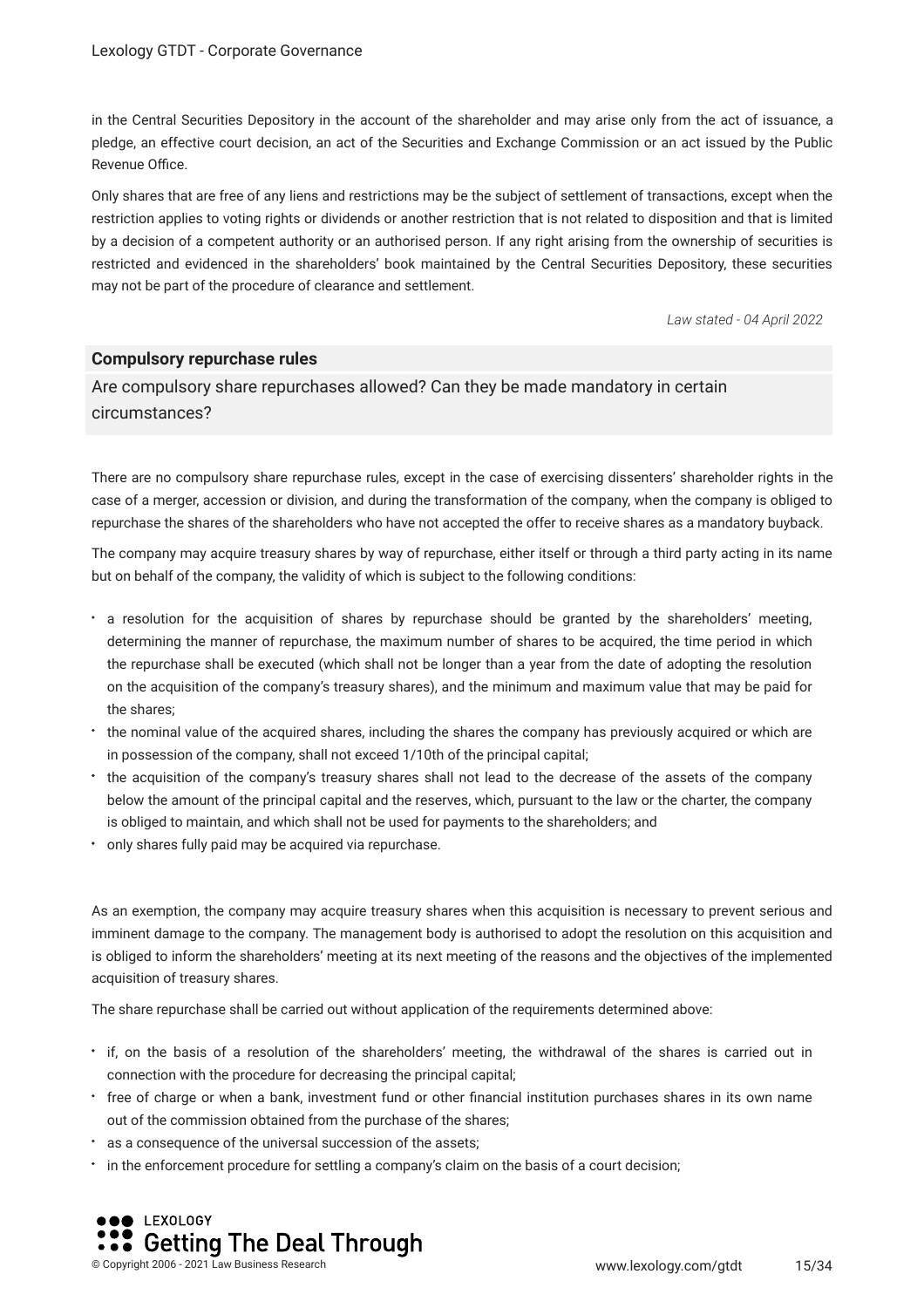- in the case of a merger, accession and division, and during the transformation of the company, if the company is obliged to repurchase the shares of the shareholders who have not accepted the offer to receive shares (mandatory buyback);
- $\cdot$  in the case of exclusion of a shareholder;
- \* on the basis of an obligation stipulated in law or on the basis of a court decision; and
- as compensation for a debt, or in a procedure reorganising the debt in accordance with the Law on Bankruptcy.

The company may be authorised by its charter to issue shares with the right of the company to repurchase these issued shares within a certain time period. The repurchase shall be valid if the following conditions are met:

- the terms and the manner of repurchase must be stipulated by the company charter;
- the shareholders' meeting shall adopt a resolution on the repurchase of these shares prior to their subscription;
- the shares should be paid up in full;
- the repurchase shall only be effected by funds that exceed the amount of the principal capital plus the reserves that may not be distributed to the shareholders under the Law on Trade Companies and the charter; and
- an amount that is not less than the nominal value of the issued shares shall be set aside into a reserve that shall not be distributed, under the Law on Trade Companies and the charter, except in the case of a decrease of the principal capital.

*Law stated - 04 April 2022*

#### **Dissenters' rights**

Do shareholders have appraisal rights?

Under the Law on Trade Companies, shareholders have appraisal rights in certain situations – in the procedure for the reorganisation of the company and the transformation of the company.

In certain cases of company reorganisation (acquisitions and mergers) and changes of legal form, a shareholder can sell his or her shares to the reorganised company for appropriate cash compensation if the shareholder has formally objected to the reorganisation in the shareholders' meeting. A company shall buy back the shares at a price based on the adopted balance sheet as determined in the resolution for the transformation of a company (offered price) from a shareholder who, by way of a written statement, objected to the reorganisation of the company.

In a case of reorganisation, the shareholders are entitled to a court examination of the exchange ratio if the ratio has been determined to be too low, in which an additional payment may be requested that shall not exceed 10 per cent of the nominal value of the exchanged shares.

The adequacy of the cash compensation must be reviewed by the official auditor of the reorganisation.

Any dissenting shareholder can fle an application with the court to assess the appropriate sum.

In squeeze-out proceedings, the minority shareholders must be granted appropriate compensation for their shares, under the same conditions under which the takeover was carried out.

*Law stated - 04 April 2022*

#### **RESPONSIBILITIES OF THE BOARD (SUPERVISORY)**

**Board structure**

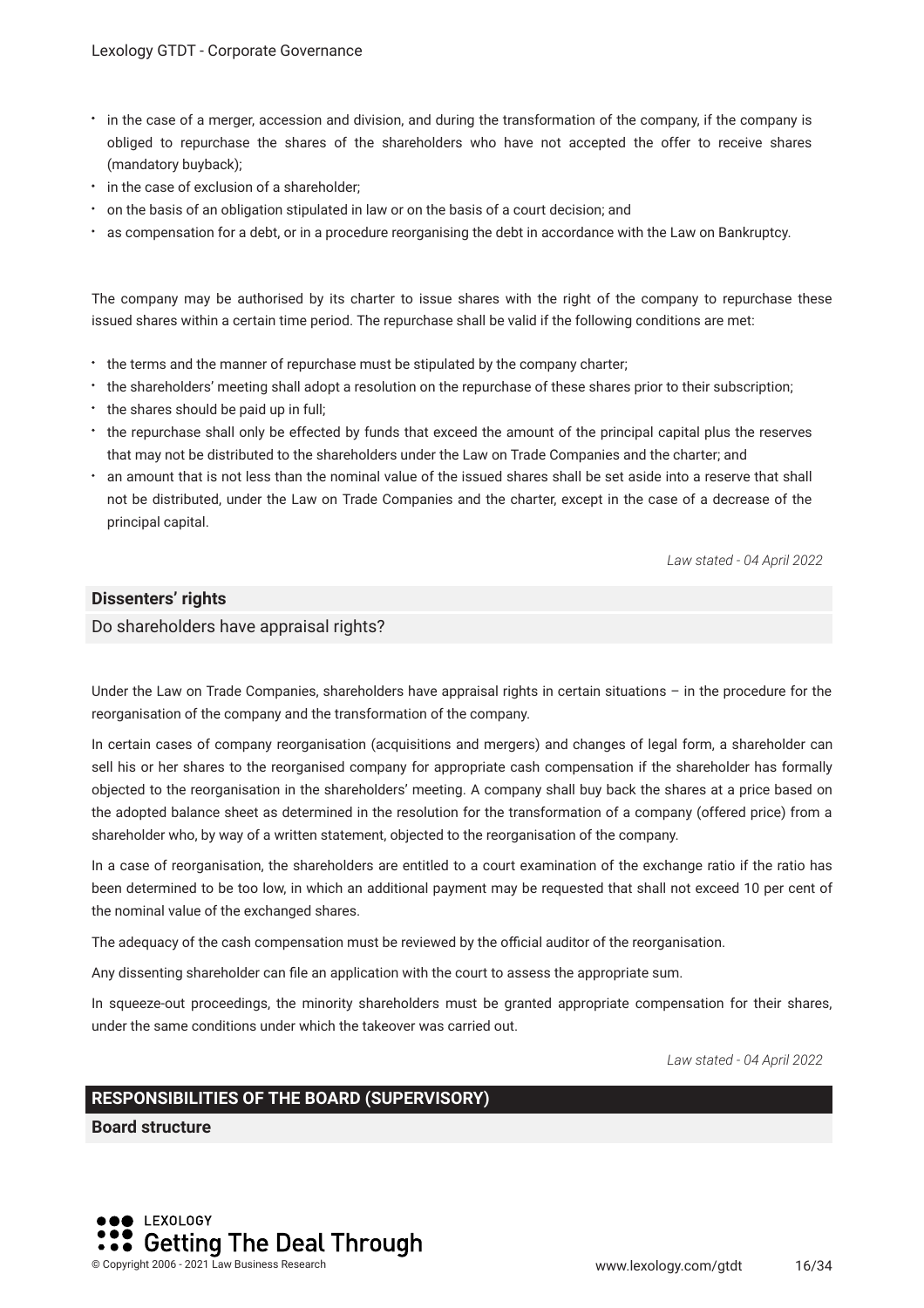Is the predominant board structure for listed companies best categorised as one-tier or two-tier?

The predominant board structure for listed companies is the one-tier structure.

Out of 100 companies listed on the Macedonian Stock Exchange, 64 have one-tier management systems and the other 36 have two-tier management systems.

*Law stated - 04 April 2022*

#### **Board's legal responsibilities**

What are the board's primary legal responsibilities?

The board of directors manages the company within the scope of the authorisations provided for by the law and the charter and the authorisations expressly granted by the shareholders' meeting. The board of directors has the broadest authorisations in managing the company within its scope of operations, and acts, in all circumstances, on behalf of the company, except for matters falling within the authorisations explicitly granted to its non-executive members.

With the exception of the authorisations explicitly granted to the board of directors pursuant to the law, the executive members manage the company's operations and have the broadest authorisations to undertake all matters related to the management, implementation of the board of directors' resolutions and execution of the day-to-day activities of the company, as well as to act on behalf of the company in all circumstances. The board of directors entrusts the representation of the company in relations with third parties to its executive members. The non-executive members, in addition to the authorisations provided for by the Law on Trade Companies concerning the exercise of the right of supervision over the executive members' management, are entitled to inspect and verify the books and documents of the company as well as its assets and, in particular, the petty cash of the company and its securities and goods.

In the two-tier management system, the management board undertakes all matters related to the management, the implementation of resolutions and the execution of the day-to-day activities of the company, as well as acting on behalf of the company in all circumstances, while the supervisory function is vested in the supervisory board.

There are certain issues that the executive members (ie, the management board) cannot resolve without obtaining the prior consent of the board of directors or supervisory board, respectively. These concern the registered scope of activities or the establishment or termination of long-term cooperation or capital investments that involve more than 10 per cent of the income of the company, as well as essential internal organisational changes in the company, the establishment and termination of branch offices, the decrease or expansion of the scope of business operations and the establishment and termination of a trading company participating in the principal capital of the company with more than 10 per cent in the principal capital of the company.

*Law stated - 04 April 2022*

#### **Board obligees**

Whom does the board represent and to whom do directors owe legal duties?

The management board (ie, the executive members of the board of directors) represents the company in relation to third parties, while the supervisory board (ie, the non-executive members of the board of directors) represents the company in relation to its management board (the executive members). All members of the management board (ie, the board of directors) are under a general duty to manage the company with the due care of a prudent and diligent manager and in the best interests of the company and all the shareholders. The supervisory board is also under a

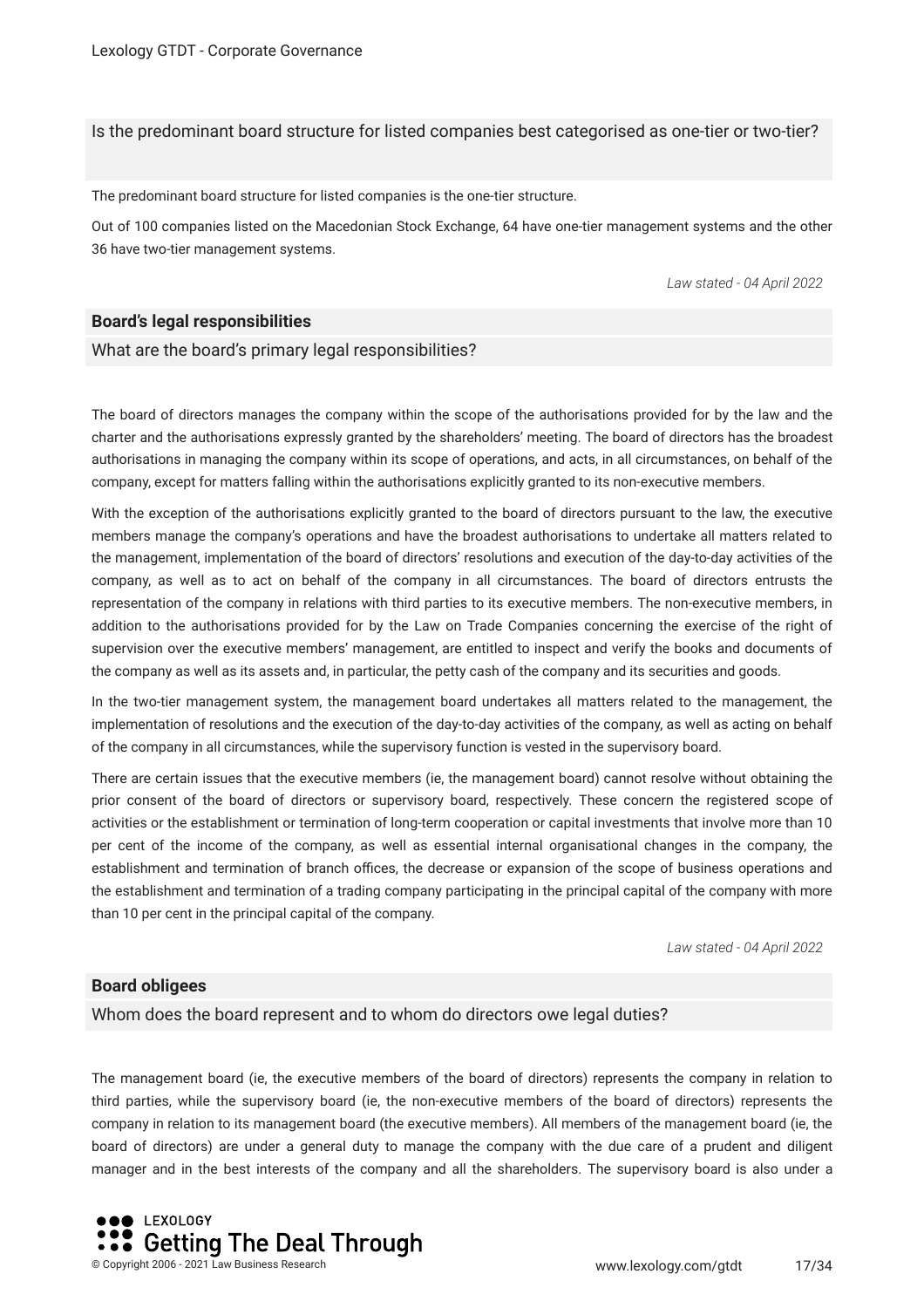general duty to control the management, which it owes to the company and its shareholders.

The duties of the management board and of the supervisory board (ie, the board of directors) are primarily owed to the company and are carried out in the interests of all shareholders.

*Law stated - 04 April 2022*

#### **Enforcement action against directors**

Can an enforcement action against directors be brought by, or on behalf of, those to whom duties are owed? Is there a business judgment rule?

Members of the management body who violate their legal duties by failing to apply the care of a prudent and diligent manager are jointly and severally liable to the company for damage caused, unless the respective action was based on a legal and valid resolution of the general meeting, or the member of the management body has opposed such a resolution and voted against the course of action. Under specifc conditions stipulated in the Law on Trade Companies, shareholders may fle a claim for the damage suffered by the company by the management bodies. The non-executive members of the board of directors, or the members of the supervisory board, shall be jointly and severally liable, with the executive members of the board of directors or the members of the management board, for the damage caused if they failed to act with due care and diligence when giving their prior consent.

Neither the management body nor the supervisory board, however, can be held liable for the poor performance of the company based on entrepreneurial business decisions taken with the due care of responsible managers, even if these decisions subsequently turn out to be failures (business judgment rules).

*Law stated - 04 April 2022*

#### **Care and prudence**

Do the duties of directors include a care or prudence element?

All members of the management bodies are under a general duty to fulfl their duties pursuant to the authorisations granted to them by the law or charter in the interests of the company and all the shareholders with the due care of a prudent and diligent manager.

Set as a legal standard, due care and diligence determine the responsibilities of persons in charge of the management and supervision of companies, the care that these persons should apply while executing entrusted tasks in the company and the requirement that they act in a diligent manner (in the operations of the company) as skilled (professional) persons, pursuant to which they shall be liable for negligent behaviour while executing operations with which they have been entrusted, unless another law specifes that they shall only be liable for gross negligence.

*Law stated - 04 April 2022*

#### **Board member duties**

To what extent do the duties of individual members of the board differ?

Formally, all members of the management bodies represent and manage the company collectively and are jointly responsible for all business areas, irrespective of individual skills and experience. Internally, however, the members of the management bodies are, in most cases, entrusted with different operational responsibilities.

*Law stated - 04 April 2022*

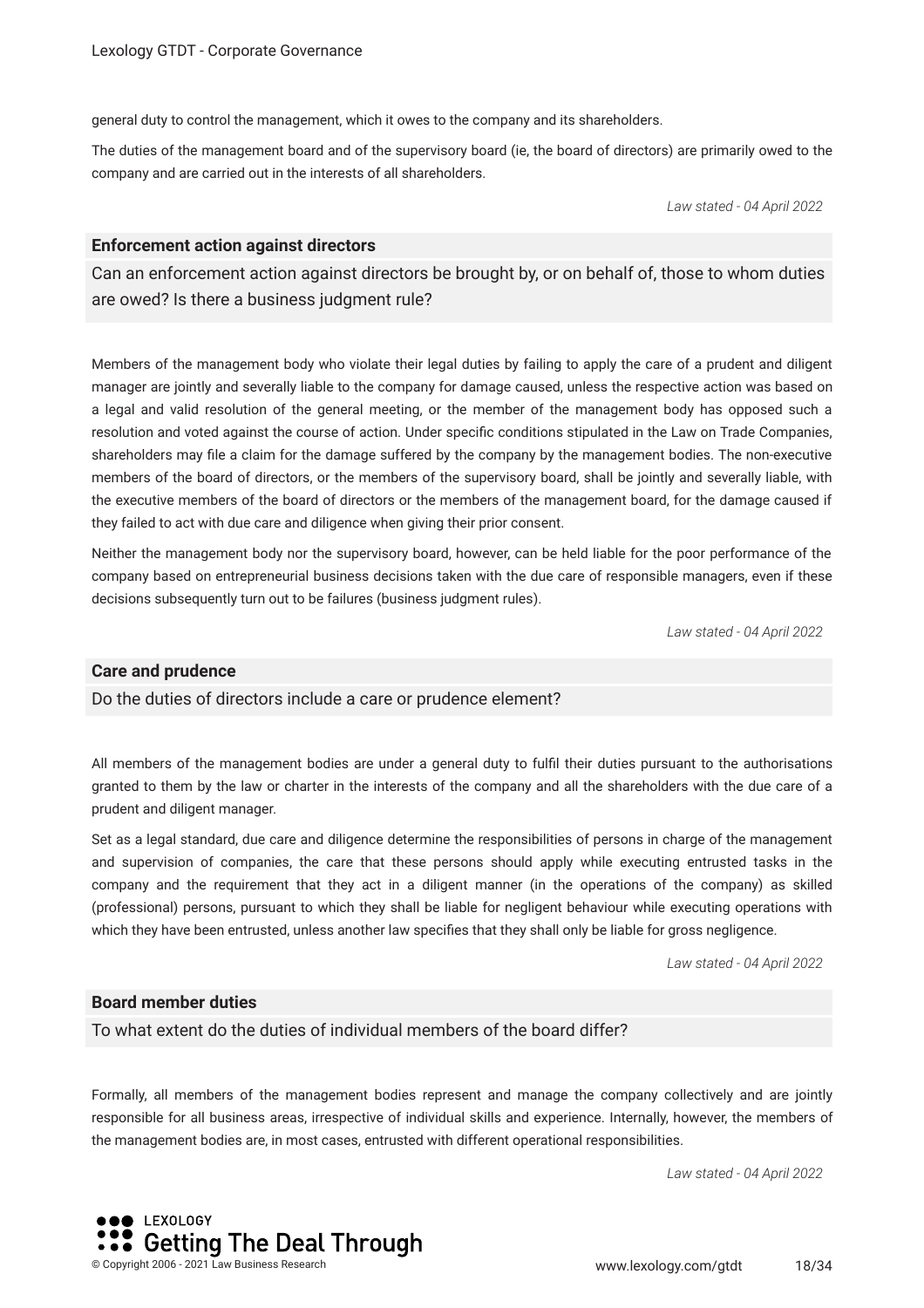#### **Delegation of board responsibilities**

To what extent can the board delegate responsibilities to management, a board committee or board members, or other persons?

A member of the management body or supervisory board may not transfer his or her authorisations to another member of the management body or supervisory board.

When performing duties granted pursuant to the law and the company's charter, the member of the management body or the supervisory board may rely on information, opinions or reports prepared by independent legal advisers, independent authorised accountants and certifed auditors and other persons believed to be trustworthy and competent for the matters they perform, but this shall not exempt the member from the obligation to act with due care and diligence.

The executive members of the board of directors manage the operations of the company and have the broadest authorisations to undertake all matters related to the management, implementation of the decisions of the board of directors and realisation of the day-to-day activities of the company (except for the authorisations explicitly awarded to the board of directors in accordance with the Law on Trade Companies ) and act on behalf of the company in all circumstances. For the purpose of exercising these authorisations, the executive members can appoint managerial persons who shall run the daily management of the activities of the company, in accordance with the decisions, directions and orders of the executive members of the board of directors.

In a two-tier management system, the members of the management board jointly represent the company in its relations with third parties, unless otherwise determined by the company's charter. The management board, with the approval of the supervisory board, can authorise one or more members of the management board to represent the company. In that case, the other members of the management board shall be excluded from the representation. The supervisory board can at any time revoke the representation authorisation.

*Law stated - 04 April 2022*

#### **Non-executive and independent directors**

Is there a minimum number of 'non-executive' or 'independent' directors required by law, regulation or listing requirement? If so, what is the defnition of 'non-executive' and 'independent' directors and how do their responsibilities differ from executive directors?

A board of directors may have a minimum of three and a maximum of 15 members. The general rule is for nonexecutive members to outnumber executive members. If the board of directors has up to four non-executive members, at least one of them shall be an independent member. If the board of directors has more than four non-executive members, at least a quarter of them shall be independent members of the board of directors. The same ratio applies to the supervisory board structure.

'Independent non-executive member' means a natural person who, along with their family members:

- has not had any material interest or business relation with the company directly as a business partner, a member of the management body, supervisory body or an officer of the company within the five preceding years;
- has not, within the fve preceding years, received and does not receive from the company any additional income to his or her salary;
- is not related to any of the members of the management body, supervisory board or the officers of the company; and

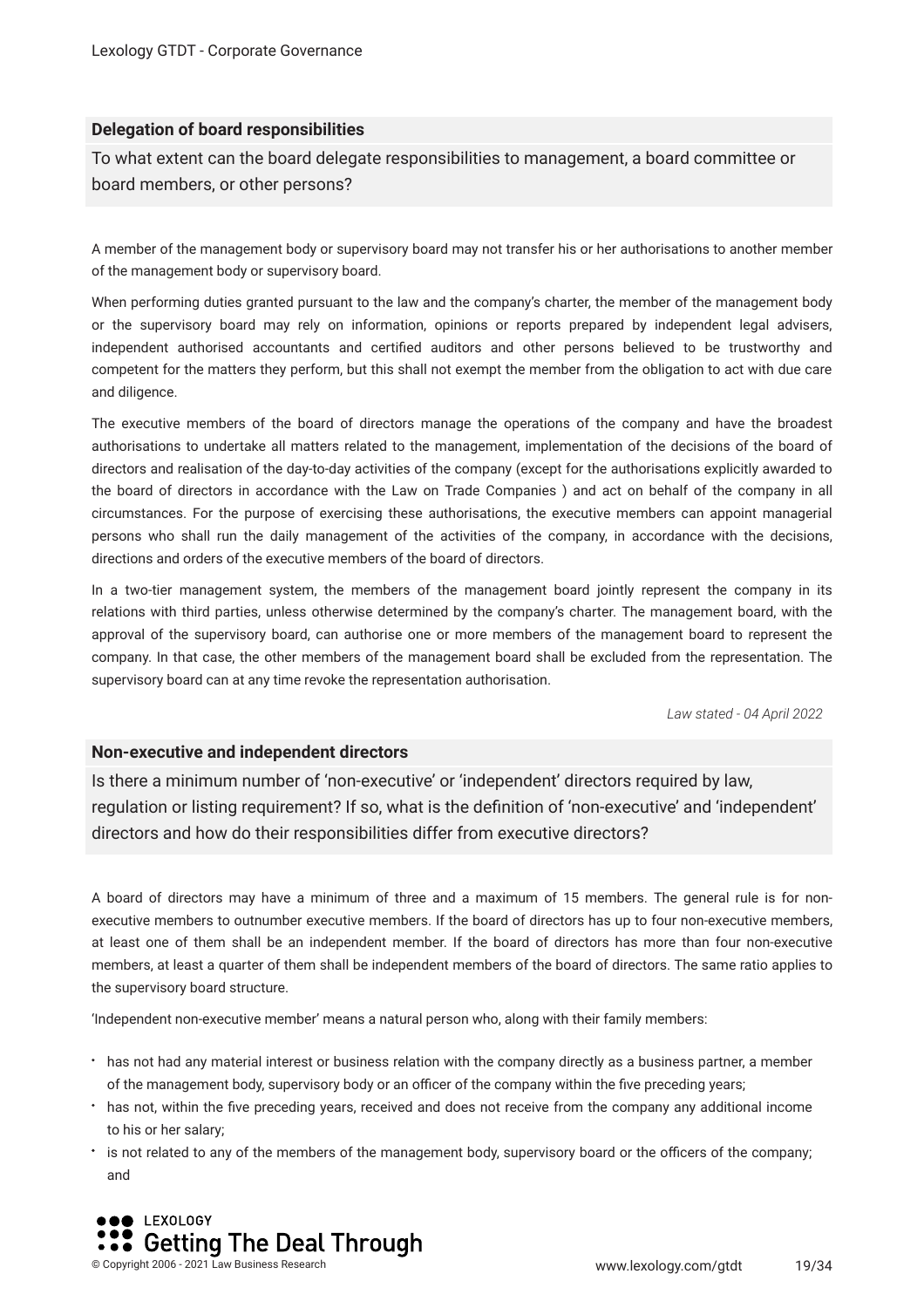is not a shareholder who owns more than 1/10th of the shares in the company or who represents such a shareholder.

The Corporate Governance Code includes further criteria for independence, stipulating that an independent member shall be deemed a person who meets the criteria specifed in law and in addition:

- has been a member of the supervisory board for less than 12 years;
- is not a member of the immediate family of a person who in the last fve years, has been CEO or member of the company's management board;
- is not afliated with a company that provides consulting services to the company or its afliated companies;
- is not a signifcant customer or supplier of the company or its afliated company and is not a person afliated with a significant customer or supplier of the company or its affiliated companies;
- is not a board member of a non-proft organisation that has received signifcant funding from the company or its affiliated companies; or
- in the last fve years, has not been a partner or employee of an auditing company that conducted an audit of the Company or its affiliated companies.

The defnition of the 'non-executive member of the board of directors' stipulates that such a member is a natural person, a member of the board of directors who has no executive function in the company and whose powers refer primarily to the general governance and supervision over the management of the company.

General governance and supervision over the management of the company is distinct from the responsibilities of the executive directors.

*Law stated - 04 April 2022*

#### **Board size and composition**

How is the size of the board determined? Are there minimum and maximum numbers of seats on the board? Who is authorised to make appointments to fll vacancies on the board or newly created directorships? Are there criteria that individual directors or the board as a whole must fulfl? Are there any disclosure requirements relating to board composition?

A board of directors may have a minimum of three and a maximum of 15 members, while in the one-tier management system, the number of the members of the management board and the supervisory board is at least three and at most 11 members in each board. Notwithstanding the above, companies that have principal capital lower than €150,000 may appoint a manager instead of a management board. The structure of the board of directors (ie, the management board and the supervisory board) is determined by the company's charter.

Prior to the election of a member of the board of directors or the supervisory board, certain disclosure requirements should be met by publishing, in writing, data regarding the age, gender, education and other professional qualifcations, work experience and how it was gained, the companies in which he or she is or has been a member of the management body or the supervisory board and other important positions held by him or her, and the number of shares he or she owns in the company and in other companies, as well as loans and other liabilities owed towards the company. The Corporate Governance Code stipulates that the selection and appointment committee, or the supervisory board if no committee has been established, shall make sure that the candidate meets the required conditions and check the candidate's compliance with the criteria laid down in law, the company's internal acts and the board profle. To enable the shareholders' general meeting to make the right choice, shareholders shall be supplied with

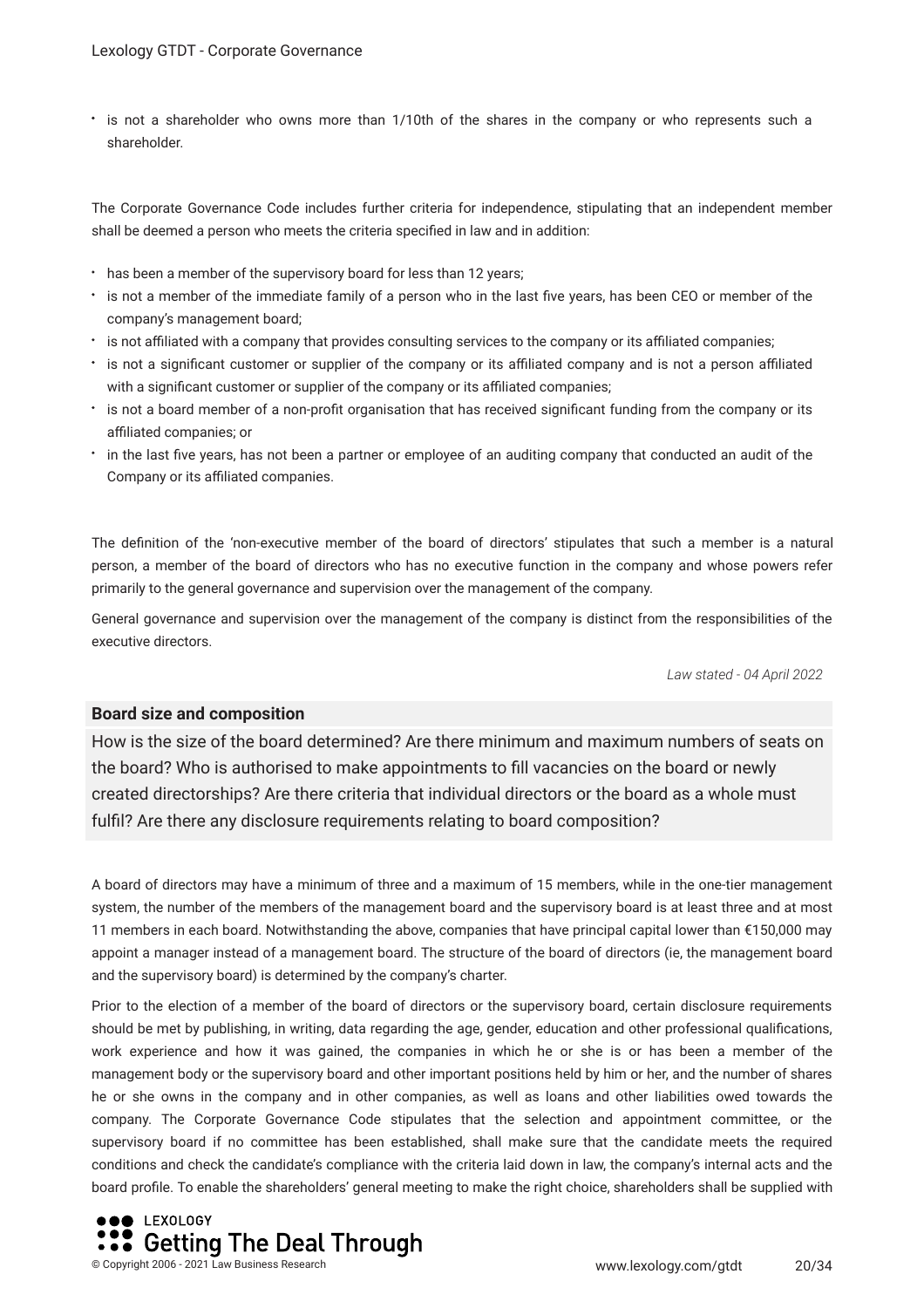the following relevant information on the candidates proposed as supervisory board members in addition to the information specifed in law:

- whether there is a confict of interest with the company;
- if they are already a supervisory board member, a summary of the most recent evaluation of their performance; and
- for candidates nominated by the supervisory board rather than by a shareholder, the report by the selection and appointment committee or supervisory board (if no committee has been established) on the analysis performed and verifcation of the candidate's compliance with the criteria, internal acts and board profle, and whether the candidate is considered to be independent.

To ensure the continuity and quality of its functioning, the selection and appointment committee or supervisory board (if no committee has been established) shall prepare a succession plan for the board, which shall be included in the Annual Report.

Members of the management bodies of the reporting companies have an obligation to disclose to the Securities and Exchange Commission any shareholding they have in the company, as well as any further changes, by submitting an ownership report.

Listed companies have further disclosure requirements for the members of their management bodies, related to the number of shares with voting rights and the percentage of the total number of shares issued by the company that they represent, within 14 days of their election, as well as ongoing disclosure requirements for the sale of company shares by the members of the management bodies of the value of €10,000 or higher during one trading day, the cumulative value of all purchases (or sales) of shares of the value of €10,000 or more within 30 calendar days and every purchase or sale of shares representing 0.5 per cent of the total voting shares of the company.

The Central Registry of the Republic of North Macedonia maintains a register of persons who cannot be members of management bodies. The negative criteria imposed by the Law on Trade Companies, which are the basis for entry in this registry, are related to previous managing functions in insolvent companies until bankruptcy proceedings have been initiated, as well as anyone who has been found guilty with enforceable court decisions of false bankruptcy or damaging creditors and who have been punished with a ban on performing such activity, profession or duty, while the legal consequences of such a ban are still in force.

If certain members of the board of directors, that is the supervisory board, stop performing their duties during their mandate, or there is an obstacle to their performing their duties, the other members continue with the work of the relevant board until the fulflment of the empty spot by the shareholders' meeting. If the number of members of the board of directors that is the supervisory board is decreased under the minimum determined with the charter, but no lower than the minimum required by the law, the board of directors that is the supervisory board may, in the period of 90 days from the day of termination of the function of the relevant member, fll the empty spot by the appointment of an acting director – a member of the board of directors that is the supervisory board until the following shareholders' meeting. The resolutions passed by the board of directors (the supervisory board) during this period shall remain valid. If the number of members of the board of directors (supervisory board) decreases below the minimum required by law, the remaining members must, within a period of three days, convene a shareholders' meeting for the number of members of the board of directors (supervisory board) to be in accordance with the law. If the shareholders' meeting is not convened in this three-day period, then the meeting shall be convened by the non-executive members of the board of directors (that is the management board) within a period of three days from the expiry of the previously given period. If the number of members of the board of directors (supervisory board) is not flled in the manner described above and within the deadlines provided by law, then any person with a legal interest may request the court to appoint an individual who will convene the shareholders' meeting for appointment of a member of the board of directors

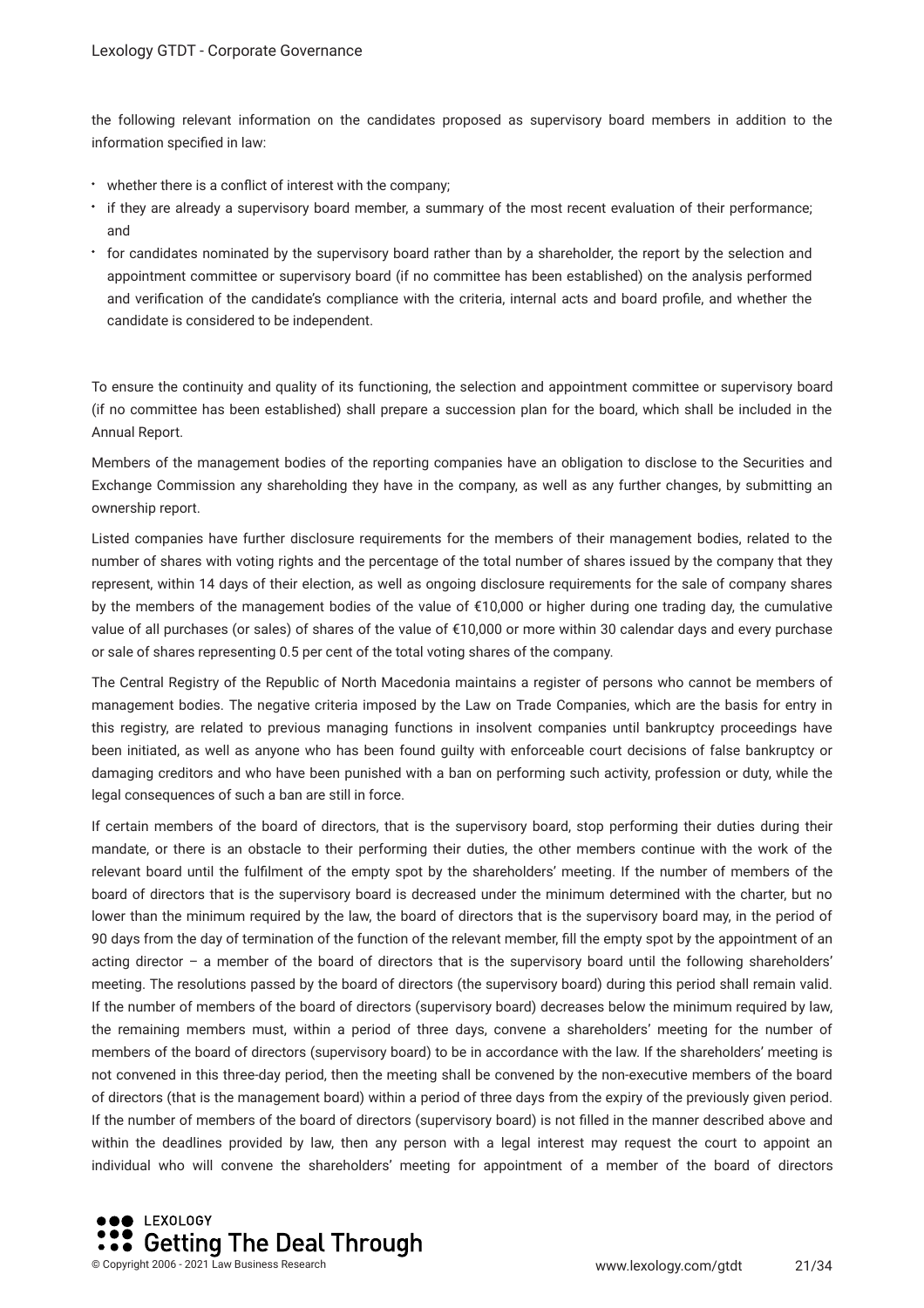(supervisory board).

*Law stated - 04 April 2022*

#### **Board leadership**

Is there any law, regulation, listing requirement or practice that requires the separation of the functions of board chair and CEO? If flexibility on board leadership is allowed, what is generally recognised as best practice and what is the common practice?

Corporate governance rules in North Macedonia require the separation of the functions of board chair and chief executive. In companies with a one-tier management system, the president of the board of directors (board chair) is elected from the non-executive members of the board of directors. One of the executive members of the board of directors may bear the title that is typically associated with the performance of his or her duties (general director, chief executive director or other appropriate titles), and the other executive members may bear the title that is typically associated with the performance of their duties, entrusted to them as executive members of the board of directors.

In the two-tier management system, the management board and the supervisory board have their own presidents. The president of the management board, appointed by the supervisory board, coordinates the work of the management board and assumes certain representative functions and has a casting vote in the case of a tie, unless otherwise stipulated in the company's charter.

The company's charter may provide for additional rights and responsibilities of the presidents of the managing bodies and the supervisory board.

There is no fexibility on board leadership, as the structure and the functions of the board chair and CEO are determined by the Law on Trade Companies.

*Law stated - 04 April 2022*

#### **Board committees**

What board committees are mandatory? What board committees are allowed? Are there mandatory requirements for committee composition?

In accordance with the Law on Trade Companies, the management body or the supervisory board may establish one or more committees from among its members and other persons. The committees shall neither decide on issues falling under the competence of the management body or the supervisory board nor shall their rights and liabilities be transferable. The composition, terms, scope and manner of operations of these committees shall be regulated in detail by the charter and the by-laws of the company adopted in accordance with the charter. All activities of the committees shall be subject to approval by the management body or the supervisory board.

The Corporate Governance Code dedicates a section to board committees, obliging the supervisory board to establish an audit committee with responsibilities for oversight of the company's risk management and internal control, fnancial reporting and the external auditor. Furthermore, if less than half of the supervisory board members are independent, the board shall establish a selection and appointment committee to oversee the selection and appointment of board members and a remuneration committee to oversee the remuneration of management board members. The functions of these two committees can be combined. If more than half of the supervisory board members are independent, the supervisory board can carry out these functions itself. Each committee shall have at least three members. The majority of members of each committee must be supervisory board members, and at least one-third of them shall be independent. External members shall only be appointed to a committee if supervisory board members do not possess

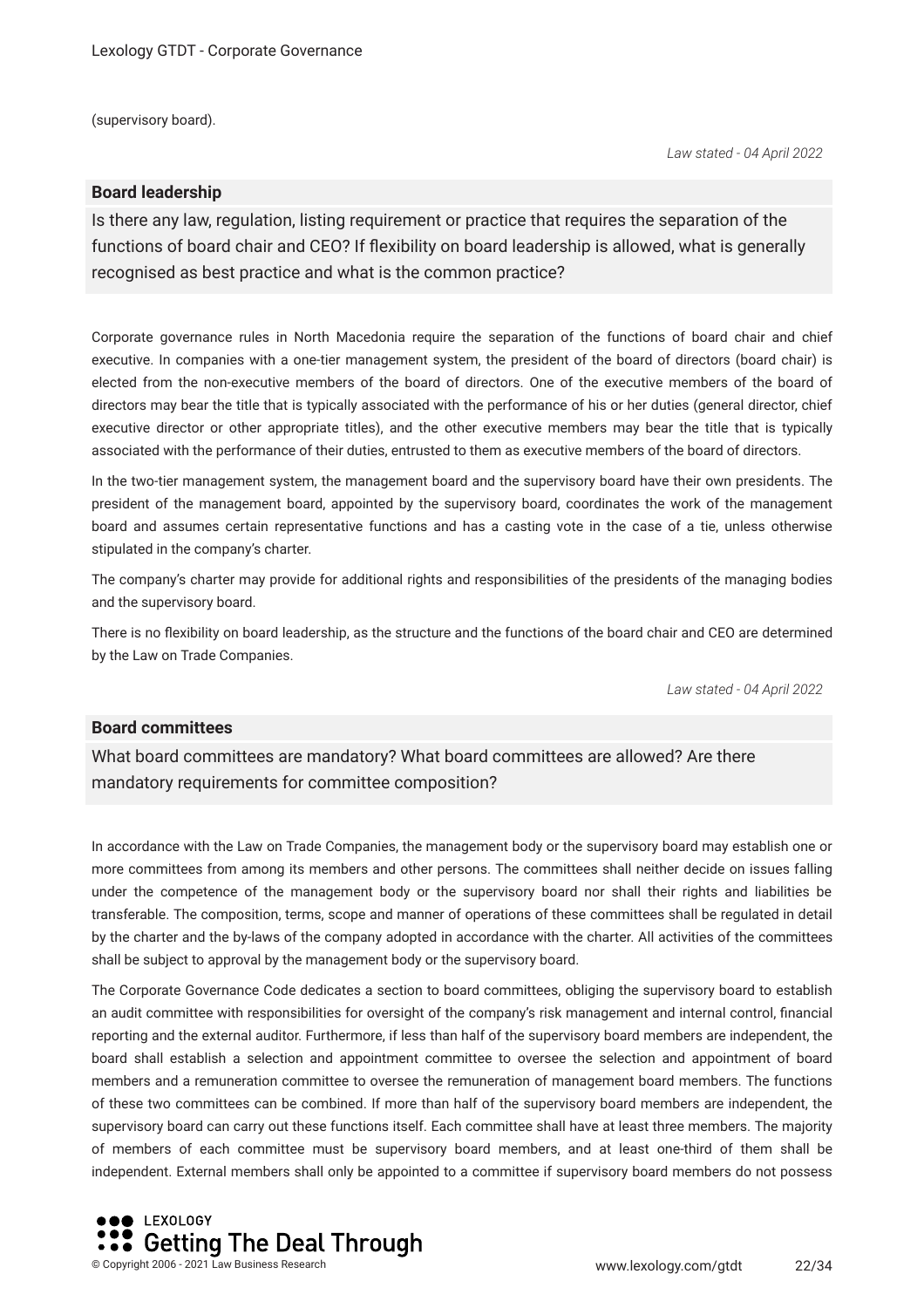the skills or experience required. All external members shall have relevant expertise, shall be independent of both the company and its management board, and shall not have any conficts of interest under the criteria applicable to the supervisory board members.

*Law stated - 04 April 2022*

#### **Board meetings**

Is a minimum or set number of board meetings per year required by law, regulation or listing requirement?

The Law on Trade Companies obliges the board of directors and the supervisory board to convene at least four regular meetings during the year (one every three months), provided that one of the meetings is convened within one month prior to convening the annual general meeting of shareholders. Furthermore, the Corporate Governance Code stipulates that the annual report shall specify how many meetings were held and how many each board member attended.

*Law stated - 04 April 2022*

#### **Board practices**

Is disclosure of board practices required by law, regulation or listing requirement?

The board of directors and the supervisory board must present a written report to the annual general meeting of the shareholders setting forth, among other things, how and to what extent it has supervised the activities of the management body during the business year.

The executive members of the board of directors and the members of the management board submit a written report on the operations of the company to the board of directors or the supervisory board at least once every three months and they must also submit annual accounts, annual fnancial statements and an annual report on the company's operations following the expiry of the business year.

Upon request by the non-executive members of the board of directors or the supervisory board, the executive members of the board of directors and the members of the management board shall prepare a special report on the state of affairs of the company or on particular issues related to its operations.

*Law stated - 04 April 2022*

#### **Board and director evaluations**

Is there any law, regulation, listing requirement or practice that requires evaluation of the board, its committees or individual directors? How regularly are such evaluations conducted and by whom? What do companies disclose in relation to such evaluations?

The Corporate Governance Code for Companies listed on the Macedonian Stock Exchange requires the supervisory board to annually evaluate its performance, composition, potential conficts of interest of individual members and the relationship and cooperation with the management body. The work of the supervisory board's individual Members and the board committees shall also be evaluated. Based on the results of the evaluation, the supervisory board shall adopt measures to improve its performance as necessary.

At least once a year the management board shall evaluate its own effectiveness and that of its individual members and shall report the conclusions of the evaluations to the supervisory board.

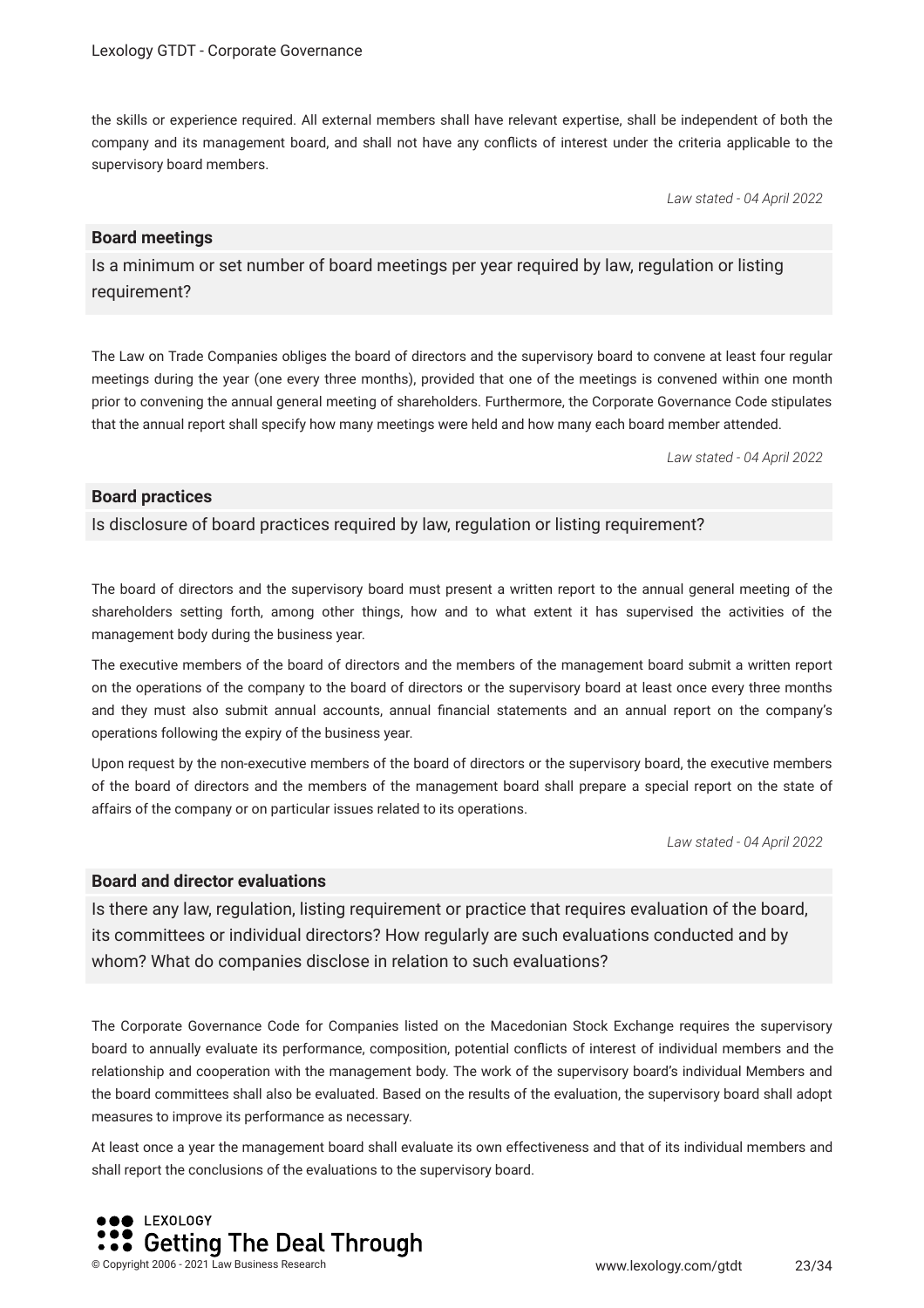In any case, the shareholders have the fnal say in the evaluation of the members of the management body as a whole and for each member individually. The annual shareholders' meeting is obliged to decide on approving the work and the management of the company by the members of the management body and the work of the members of the supervisory board. Voting on the approval of the work of members of the company's management bodies is done separately for each member of the management bodies.

If the annual shareholders' meeting does not approve the work of the management body or supervisory board or the work of the members thereof, it can decide to elect all the members of the management body or elect new members of these bodies to replace those whose work was not approved. This decision must be made at the same annual meeting.

*Law stated - 04 April 2022*

#### **REMUNERATION**

#### **Remuneration of directors**

How is remuneration of directors determined? Is there any law, regulation, listing requirement or practice that affects the remuneration of directors, the length of directors' service contracts, loans to directors or other transactions or compensatory arrangements between the company and any director?

The statutory provisions determine that the shareholders' meeting must pass a resolution specifying the monthly lump sum or lump sum per meeting of the non-executive members of the board of directors or the supervisory board members. The non-executive members of the board of directors or the supervisory board members have the right to reimbursement of all their expenses incurred (travel and other expenses) and a right to life insurance and other types of insurance, as well as other rights related to the performance of their function (usage of the business premises, necessary assets for operation, etc).

The executive members of the board of directors and the members of the management board are entitled to a salary, or a monthly remuneration, a right to life insurance and other types of insurance, compensation for travel and other expenses and other rights. The executive members of the board of directors and the members of the management board may enter into a managerial agreement with the company, determining in more detail their rights and obligations. Regarding specially entrusted matters, performed for the company by a member of the management body or a member of the board of directors, an additional bonus may be granted to that member and paid out of the operating costs. Furthermore, those listed companies to which the Corporate Governance Code applies should formulate a policy on the management board's remuneration, which may consist of fxed and performance-related parts. The policy shall defne the methodology, principles and performance criteria for determining the method and amount of remuneration for the management board. Fixed remuneration (salary) shall adequately refect the expertise, experience and responsibilities of each management board member, as well as the size and fnancial standing of the company. The award of performance-related remuneration (bonuses) shall be subject to the management board member's results and the company's performance and shall be based on predetermined criteria. In addition to the fnancial results achieved, there shall be non-fnancial criteria that are relevant for the company's long-term performance, including implementation of the company's strategies; observance and implementation of the company's internal acts and ethical standards; and targets related to the company's sustainability strategy. If the management board remuneration policy permits the award of shares or rights to acquire shares, the criteria for doing so shall be approved by the company's general meeting of shareholders. The criteria shall specify that shares awarded in this way cannot be sold for at least two years. The company shall publish full and accurate data on each individual management board member's remuneration in the previous year in the annual report.

The company may not grant a credit to a member of the management body or the supervisory board, their close family members, or to a member of the management body or the supervisory board of a controlled company or to their close

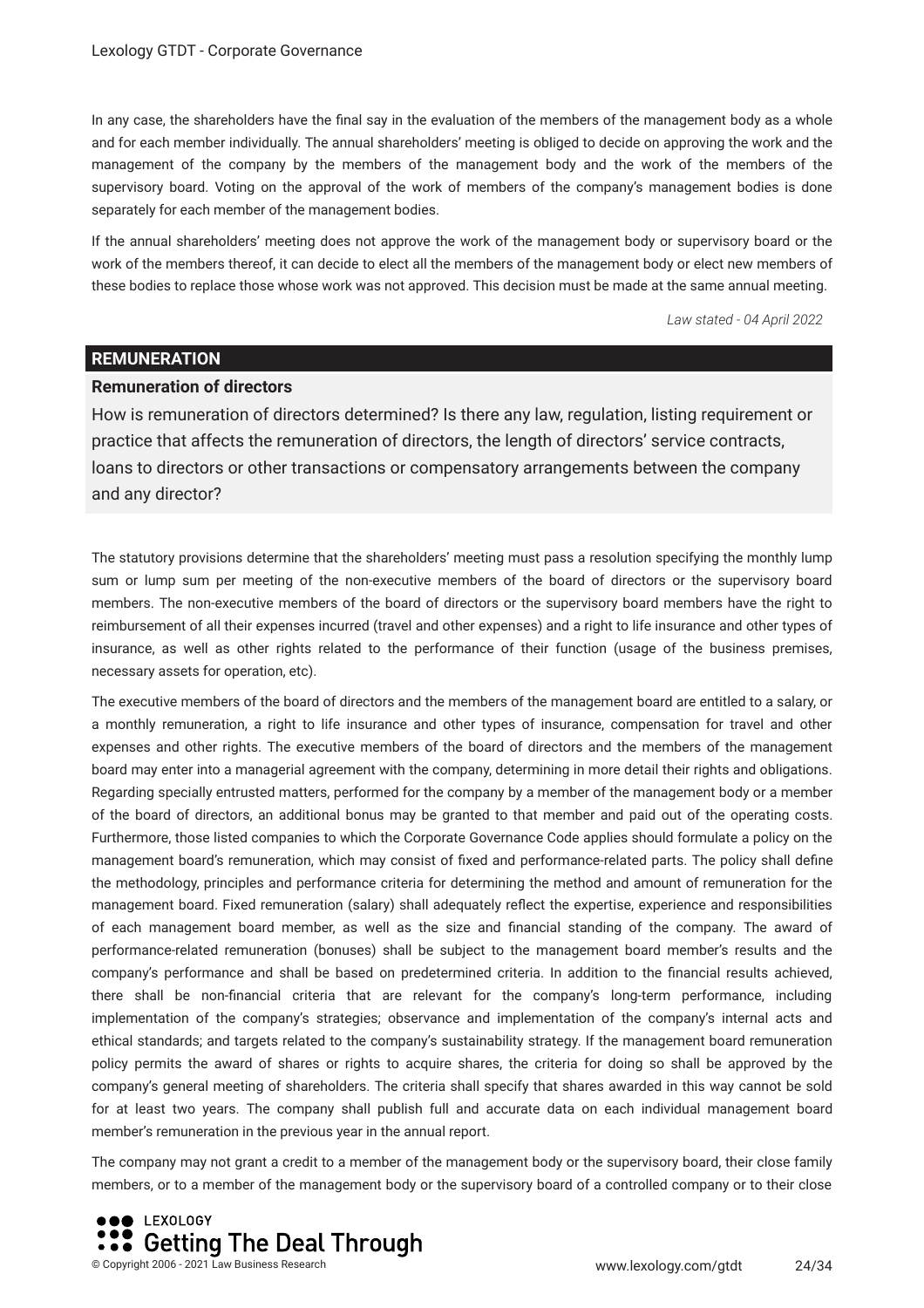family members. The prohibition shall not apply to the obligations assumed by the company pursuant to the managerial agreement if a resolution has been approved by the shareholders' meeting to this effect with a two-thirds majority of the voting shares represented at the general meeting.

Members of the management bodies and supervisory board members are elected for a term as stipulated in the company charter, which cannot be longer than six years. If the company charter does not stipulate the term of office, then it is a legal assumption that they are elected for a term of four years. Each of the members may be re-elected, regardless of the number of terms of office for which they have previously been elected, unless otherwise determined by the company's charter.

Transactions between companies in which the members of the management bodies and the supervisory board members have an interest are considered interested-party transactions, for which a special corporate approval procedure applies. A default in the procedure for approving the transaction may lead to its nullity and exposes the interested parties to liability for damages if the transaction is proved to be harmful to the company.

*Law stated - 04 April 2022*

#### **Remuneration of senior management**

How is the remuneration of the most senior management determined? Is there any law, regulation, listing requirement or practice that affects the remuneration of senior managers, loans to senior managers or other transactions or compensatory arrangements between the company and senior managers?

There are no requirements regarding the remuneration of senior management. The company cannot grant credit to members of the board of directors, the supervisory or management board or their close family members. Exceptions are stipulated obligations undertaken with the managerial agreement, confrmed by a resolution of the shareholders' meeting with a two-thirds majority of the votes.

Transactions between the company and senior managers are subject to interested-party transaction provisions. General confict-of-interest provisions apply.

*Law stated - 04 April 2022*

#### **Say-on-pay**

Do shareholders have an advisory or other vote regarding remuneration of directors and senior management? How frequently may they vote?

Under the Law on Trade Companies, the shareholders generally do not have a say in the determination of executive remuneration, the only exception being when deciding on the executive members or the manager's right to participate in the proft. This participation, as a general principle, consists of a share in the annual proft of the company (payment in cash, shares, royalties, bonuses or in another manner).

The approved participation in the annual proft of the company shall be calculated on the basis of the portion of the annual proft of the company that remains after the reduction of the realised proft for the amount of the total losses transferred from the previous years, and the amounts are set aside as legal and statutory reserves. A resolution contrary to this provision shall be null and void. Though not explicitly stipulated, from the manner in which the approved participation is determined, it is evident that the shareholders may resolve upon this at the annual meeting of the shareholders.

Further involvement of the shareholders in executive remuneration may be stipulated in the managerial agreement by

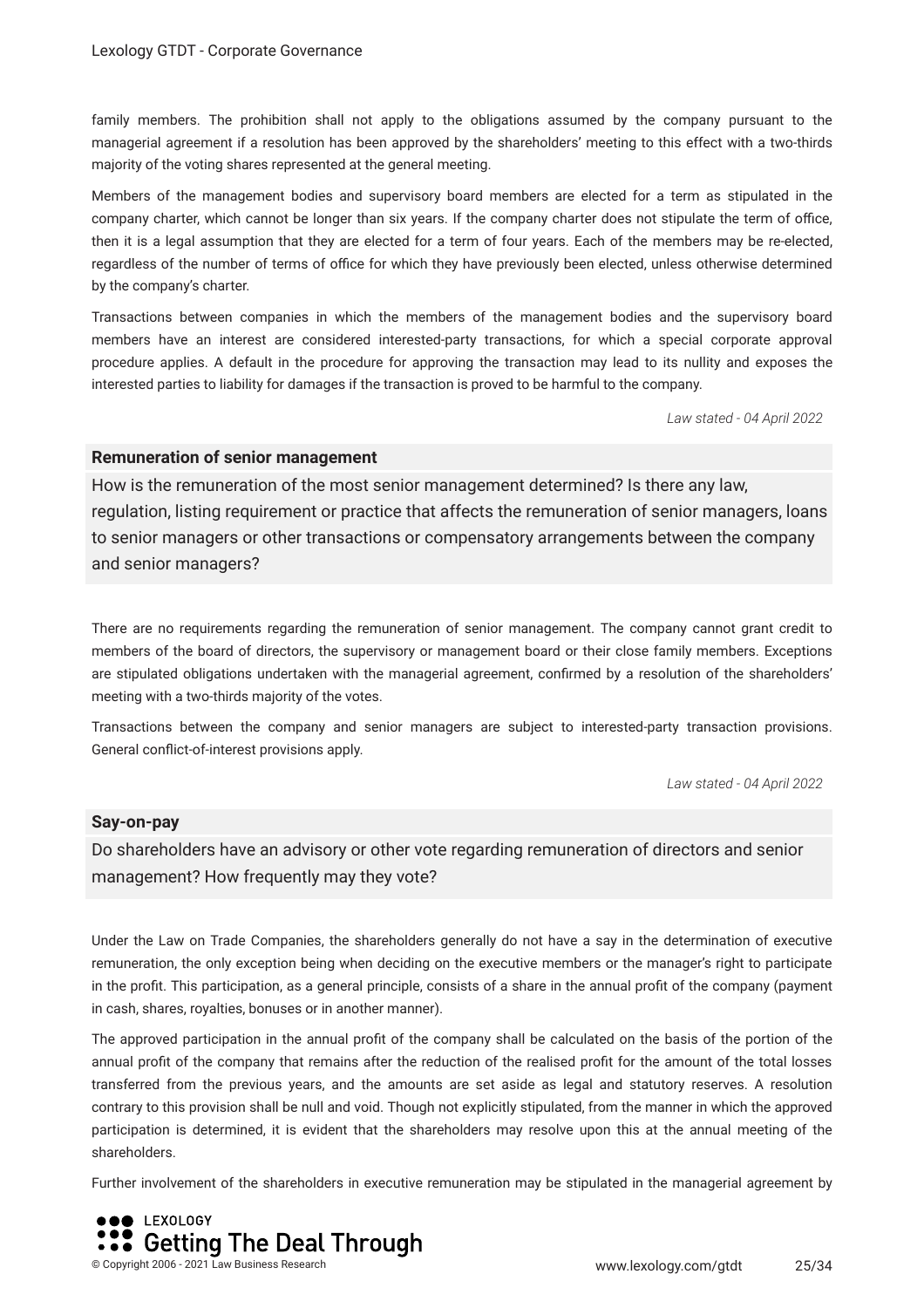determining the situations when the fnancial condition of the company shall be deemed to be signifcantly deteriorated, owing to which the earnings of the executives represent a burden on the company and on the basis of which the shareholders' meeting, the non-executive members of the board of directors or the supervisory board may reduce the total earnings and other rights of the members of the management body.

The remuneration of the members of the board of directors and supervisory board is subject to regulation in the charter or a shareholders' resolution. There is no explicit provision determining the frequency of voting when resolving on the remuneration of the members of the board of directors and supervisory board.

*Law stated - 04 April 2022*

#### **DIRECTOR PROTECTIONS**

#### **D&O liability insurance**

Is directors' and officers' liability insurance permitted or common practice? Can the company pay the premiums?

The company may agree to pay insurance premiums as part of its contractual arrangements with the directors or officers. Liability insurance is not restricted but is rare in practice. It is also subject to the availability of products by the local insurance companies.

Under the Law on Trade Companies, the non-executive members of the board of directors (ie, the members of the supervisory board) are entitled to reimbursement of all other expenses (travel and other expenses) and right of life insurance and other types of insurance, as well as other rights related to the performance of their office (usage of the business premises and needed equipment for work, etc).

The executive members of the board of directors (ie, the members of the management board) are entitled to a salary, including monthly compensation, the right to life insurance and other types of insurance, reimbursement of travel, and other expenses and rights.

*Law stated - 04 April 2022*

#### **Indemnification of directors and officers**

Are there any constraints on the company indemnifying directors and officers in respect of liabilities incurred in their professional capacity? If not, are such indemnities common?

Generally, only the company can be held liable by third parties for the actions of its management on behalf of the company. Personal liability of management body members in relation to third parties is very rare and mainly limited to damages from tort and breach of certain statutory management duties with gross negligence.

If a member of the management body grossly violates his or her obligation to act with due care and diligence, the creditors of the company may request compensation for damage if they fail to settle their claims against the company.

*Law stated - 04 April 2022*

#### **Advancement of expenses to directors and officers**

To what extent may companies advance expenses to directors and officers in connection with litigation or other proceedings against them or in which they will be a witness?

In general, there is no prohibition on companies advancing expenses to their directors and officers in connection with

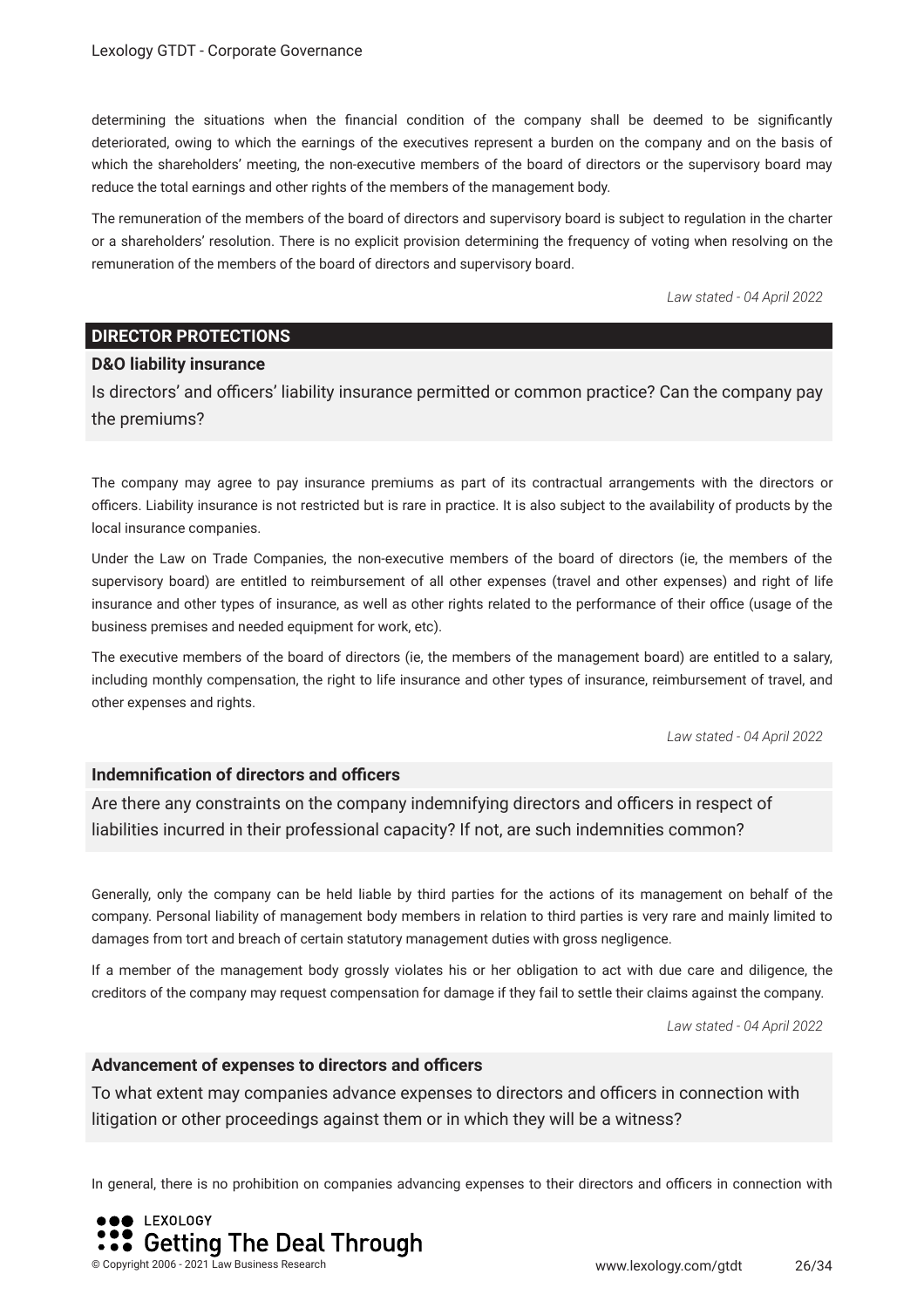litigation or other proceedings against them or in which they will be a witness. The advancement of expenses may be agreed upon in the managerial contracts that are entered into between the directors and officers and the companies as a part of the general indemnifcation clause that the parties will agree upon. It can also be determined by a corporate resolution, as companies' charters and by-laws do not address this question in detail. Although there is no prohibition for companies to advance the expenses, the minimum standard of conduct must be stipulated that will require the directors and officers to act in accordance with the stipulated standard of due care and diligence. The general provisions on indemnifcation that entitle the company to ask for the compensation of damage from the person who caused the damage wilfully or with gross negligence may also be applied here by analogy.

*Law stated - 04 April 2022*

#### **Exculpation of directors and officers**

To what extent may companies or shareholders preclude or limit the liability of directors and officers?

The Law on Trade Companies stipulates joint and several liability of the management body members for the damage caused as joint debtors towards the company if they violate their obligations and fail to operate and act with due care and diligence. If a member of the management body grossly violates his or her obligation to act with due care and diligence, the creditors of the company may request compensation for damage if they fail to settle their claims against the company. The non-executive members of the board of directors or the members of the supervisory board shall be jointly and severally liable, along with the executive members of the board of directors or the members of the management board, for the damage caused if they failed to act with due care and diligence when giving their prior consent.

Liability in relation to the company cannot be precluded or limited, either in the charter or in a private agreement.

However, a member of the management body who acted on the basis of a resolution adopted by the shareholders' meeting, although he or she had pointed out that the resolution was contrary to the law, as well as the member of the management body who objected to the resolution by setting out his or her opinion in the minutes of the meeting of the management body in a separate manner and voting against the resolution, shall not be held liable.

Under the Law on Obligations, the company is liable to third parties for the damage caused by its management bodies in the performance of their functions in the management of the company. If the damage is caused by wilful action or gross negligence, the company is entitled to compensation from the member of the management bodies who caused the damage to the third party.

Further, the liability of employees in relation to their company can be limited as long as the employee acts within his or her professional capacity. If these conditions are met, an employee can also be entitled to be discharged from thirdparty liability by the company. If the damage is caused by wilful action or gross negligence, the company is entitled to compensation from the employee who caused the damage to the third party. As members of the management bodies (executive members or management board members) are usually employees of the company, these principles apply to them.

*Law stated - 04 April 2022*

#### **DISCLOSURE AND TRANSPARENCY**

#### **Corporate charter and by-laws**

Are the corporate charter and by-laws of companies publicly available? If so, where?

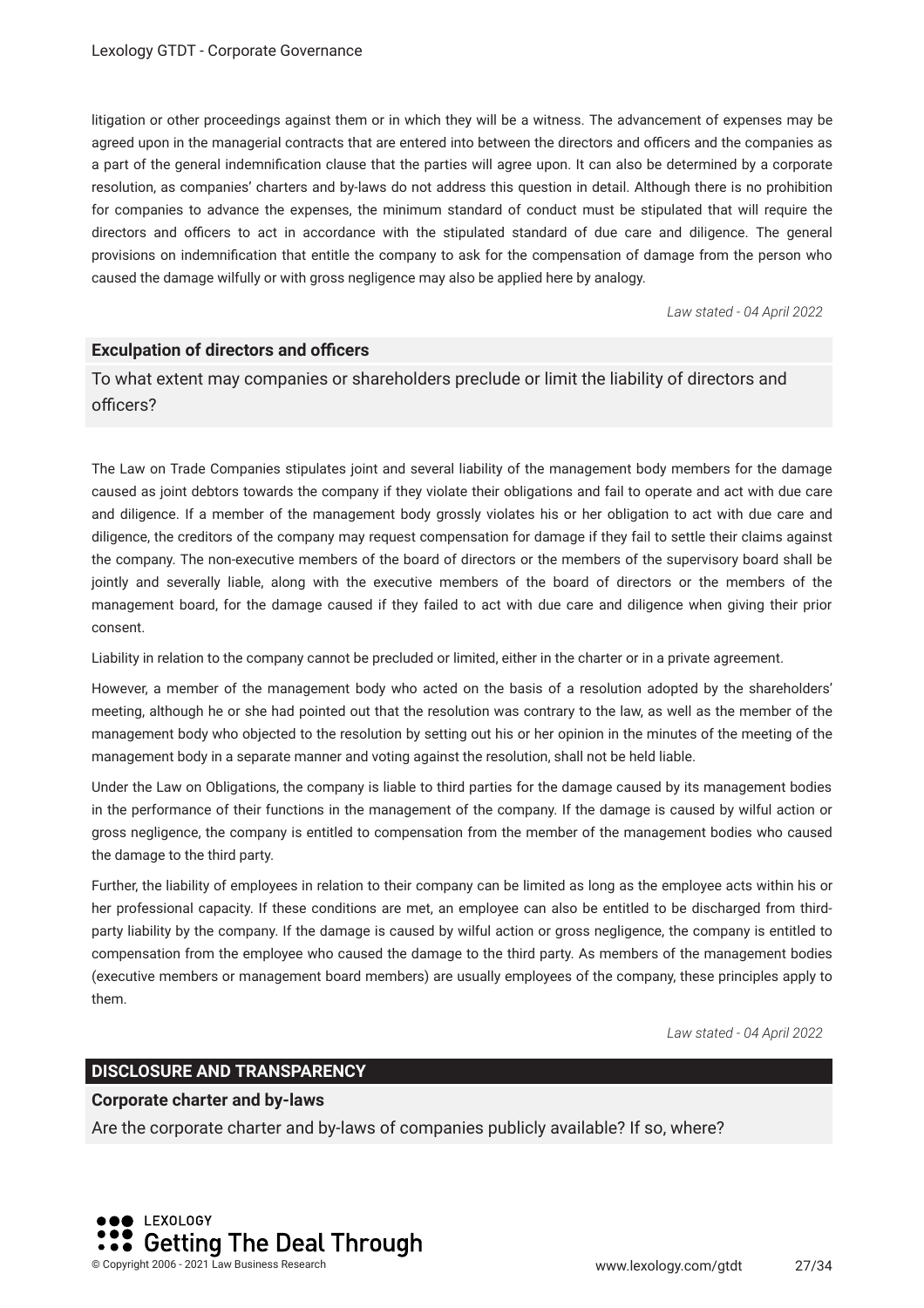The company is obliged to keep the charter and the other by-laws and all amendments thereto along with the consolidated texts at its premises, and each shareholder is entitled to inspect the corporate documents of the company, in a manner set forth in the company charter.

A copy of the company charter may be obtained from the trade registry maintained by the Central Registry; however, there is no requirement to publicly disclose the by-laws of the companies, save for the listed companies to which the Corporate Governance Code applies, under the 'comply or explain' approach.

These companies are required to publish their charter and by-laws as per the Corporate Governance Code on their websites.

*Law stated - 04 April 2022*

#### **Company information**

What information must companies publicly disclose? How often must disclosure be made?

The disclosure requirements of a company depend on the status the company has in accordance with the Securities Law, whether it is a listed company, reporting company or joint-stock company that is not registered in the register of joint-stock companies with special reporting obligations maintained by the Securities and Exchange Commission (SEC).

The information that reporting companies disclose includes:

- the annual financial statements, the management reports and interim reports;
- the issuance of a new shares and dividends policy;
- information on certain shareholding thresholds being exceeded by a single shareholder (5 per cent of the voting shares), and information regarding the members of the management bodies, including their respective percentage ownership in the principal capital; and
- information about interested-party transactions entered into by members of the management board or the supervisory board and the affiliated entities of the company.

Reporting companies comply with the disclosure requirements by submitting to the SEC annual and semi-annual reports. Such a company must also immediately disclose any price-sensitive information, that is, all circumstances that are not yet public knowledge, but that may have a signifcant infuence on the share price if they become public information (ad hoc disclosure).

In general, listed companies are obliged to immediately publish:

- certain information on business operations (eg, signing or cancelling a signifcant contract that has a value of 10 per cent or more of the capital of the company, determined on the basis of the last audited annual fnancial statements);
- certain information related to the capital (increase or decrease of the principal capital and change of the rights deriving from the issued shares, etc);
- important changes in their fnancial situation (acquisition or disposal of 5 per cent or more of the assets of the company determined on the basis of the last audited annual fnancial statements, adopted decisions regarding interested parties transactions and the opinion of the auditor and transactions if the value of the transaction or the cumulative value of interconnected transactions over the past 12 months is or exceeds 10 per cent of the assets of the company, etc);
- **their dividend calendar;**
- notifcations regarding publicly held shares; and

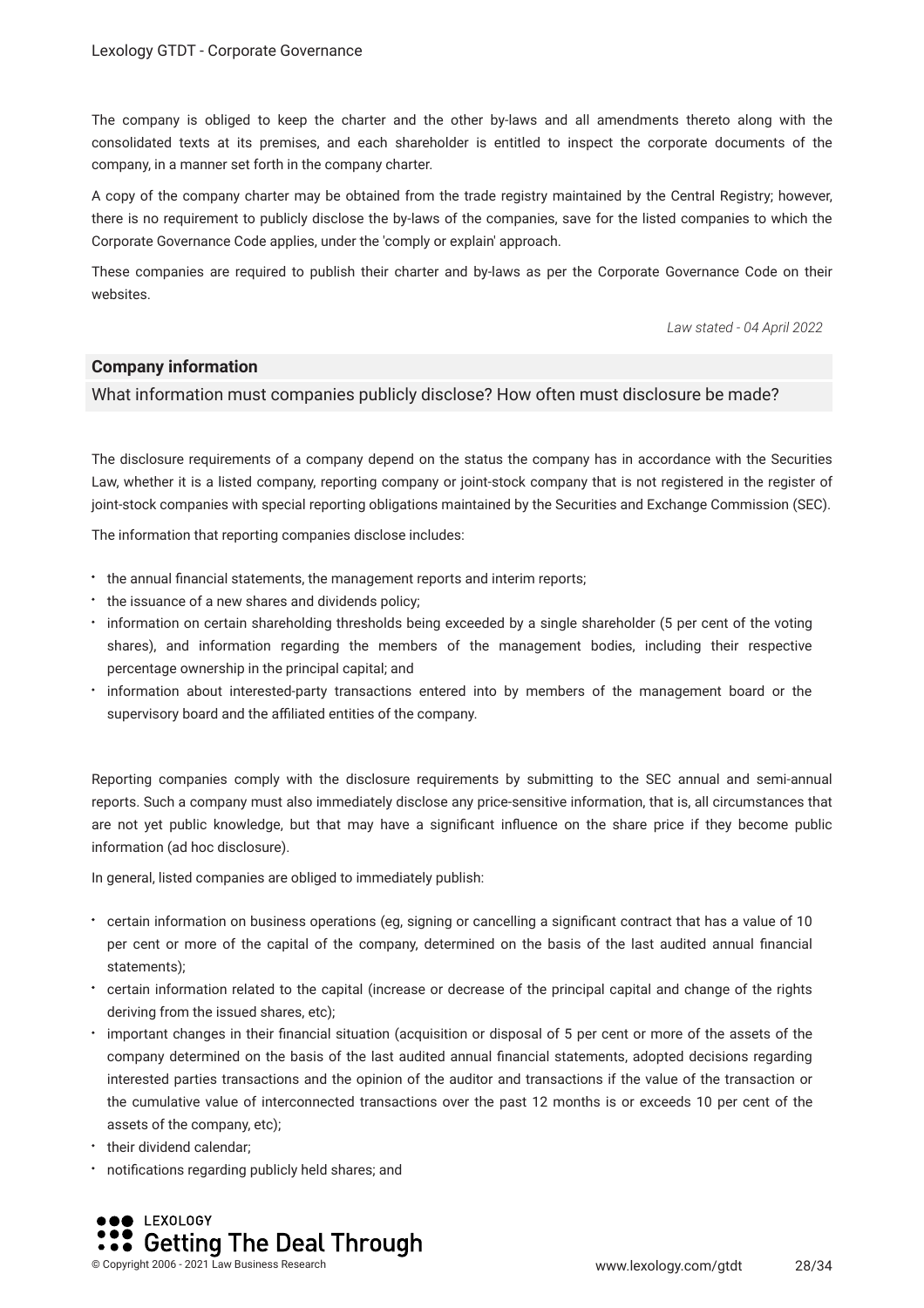notifcations regarding the shareholders' meeting.

These companies should further publish a notifcation regarding all changes in ownership in which certain owners have acquired 5 per cent of the voting shares. This notifcation must state the identity of the new owners, the number of shares and the new percentage of voting rights. The Law on Trade Companies further stipulates that listed companies must publish a notifcation on every performed interested-party transaction, in at least one daily newspaper, on the company's website and on the Macedonian Stock Exchange website, immediately or the next business day, at the latest.

Further to this, the Macedonian Stock Exchange Listing Rules stipulate specifc disclosure obligations for certain companies depending on which trading tier on the official Macedonian Stock Exchange market their shares are listed.

Joint-stock companies that are not listed on the Macedonian Stock Exchange and are not registered as reporting companies are obliged to publish data concerning total revenues before tax, proft for the business year, net cash fow, proft per share for the business year and dividend per share, changes in the ownership structure over 10 per cent, the reorganisation of the company, and changes in management and governance and the new issuance of shares, as well as price-sensitive information on the website of the Macedonian Stock Exchange.

Further disclosure requirements are applied to certain listed companies in the Macedonian Stock Exchange to which the new Corporate Governance Code apply.

These are, in addition to the mandatory content prescribed by law and the Listing Rules, that the company shall publish on its website:

- information about shareholder rights;
- the decisions taken at the general meeting and answers to questions raised at or before the meeting (this information should be available for at least five years):
- contact details for the designated shareholder contact person;
- the internal acts setting out the responsibilities of the supervisory and management boards;
- the board profile of the supervisory board;
- the Rules of Procedure for the committees of the supervisory board;
- the company's code of ethics:
- the company's whistle-blowing procedure; and
- $\cdot$  the company's environmental and social policies.

Furthermore, and in addition to the mandatory content prescribed by law and the Listing Rules, the company shall publish in its annual report:

- the number of supervisory board meetings and attendance by board members;
- the actions taken to address gender diversity on the supervisory and management boards;
- the succession plan for the supervisory board;
- the composition of the committees of the supervisory board and the number of meetings and attendance by committee members;
- details of the remuneration of individual supervisory and management board members;
- details of other board positions held by members of the management boards;
- the name of the external auditor and details of any other services they provide to the company;
- a summary of the engagement with stakeholders undertaken during the year; and
- $\cdot$  information on environmental and social matters.

*Law stated - 04 April 2022*

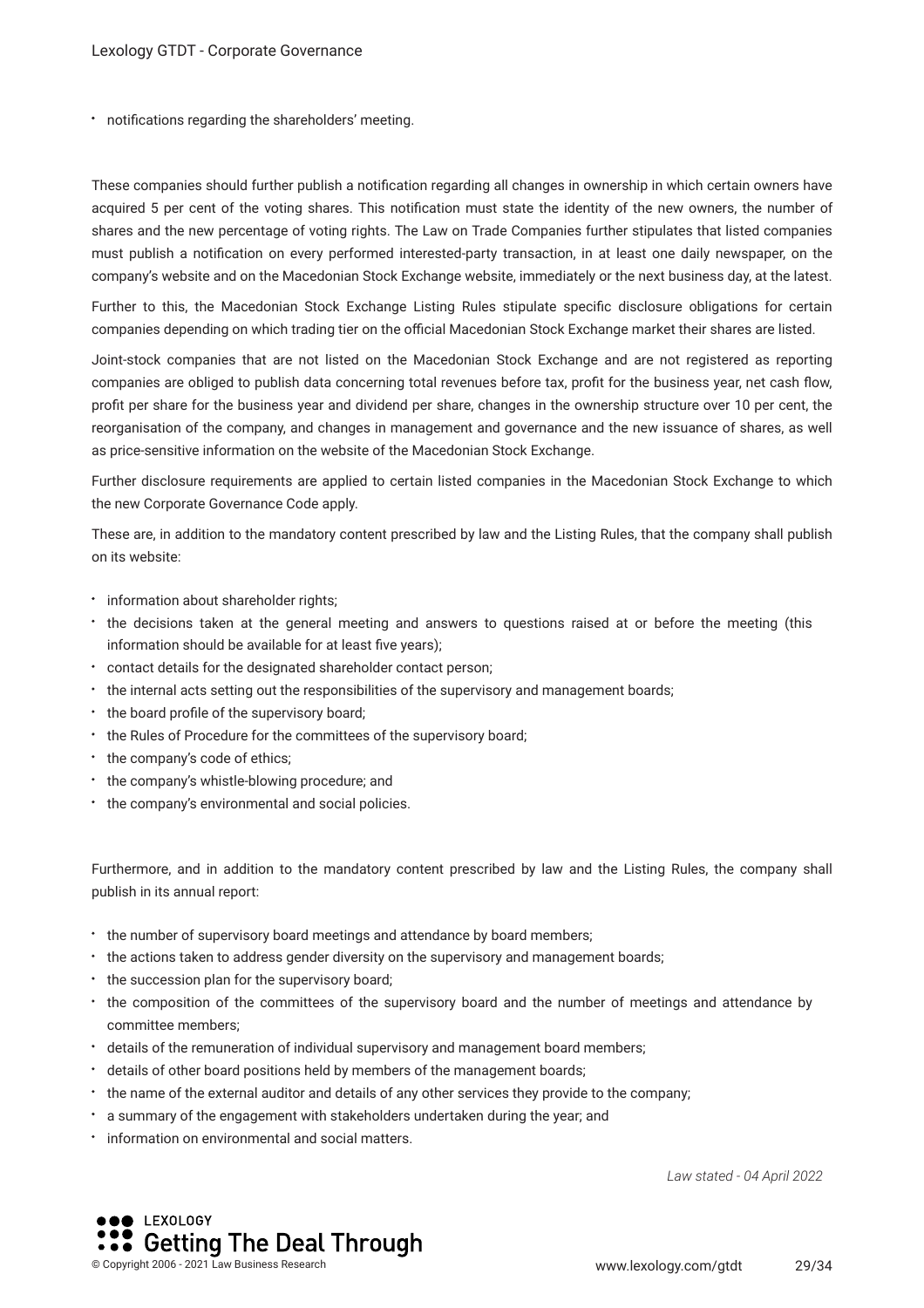#### **HOT TOPICS**

#### **Shareholder-nominated directors**

Do shareholders have the ability to nominate directors and have them included in shareholder meeting materials that are prepared and distributed at the company's expense?

Any shareholder may nominate directors in the joint-stock company. Considering the majority for election of the members of the board of directors in the one-tier system, and the members of the supervisory board in the two-tier system as a majority of the voting shares from the quorum of the meeting, it is most unlikely that without the required majority owned by the nominating shareholder the nominee would be elected. If stipulated by the charter, the election of the members of the board of directors or the supervisory board may be carried out by cumulative voting, thus allowing the minority shareholders to have their nominee elected.

The listed and reporting companies are required to publish and make available all resolutions that are proposed under each of the items of the agenda, as well as all the materials for the convened shareholders' meeting on their official websites, including the proposed resolutions regarding the appointment or revocation of directors (ie, members of the board of directors in the one-tier system and the members of the supervisory board in the two-tier system).

For companies that are neither listed on the Macedonian Stock Exchange nor have reporting obligations, the requirement is to provide information on how the materials and documents for the convened shareholders' meeting will be made available to the shareholders in the invitation (ie, the public announcement for convening the shareholders' meeting).

*Law stated - 04 April 2022*

#### **Shareholder engagement**

Do companies engage with shareholders? If so, who typically participates in the company's engagement efforts and when does engagement typically occur?

Shareholder engagement occurs in shareholders' meeting sessions.

In accordance with the Law on Trade Companies, each shareholder has the right to raise questions on each of the points on the agenda, and the company is obliged to respond to questions raised by the shareholders, through its management bodies or a senior officer who covers the particular matter to which the question is addressed. The right of shareholders to raise questions and the obligation of the company to answer these questions can be preconditioned by the need to verify the personal identity of the shareholders raising the questions, maintain the order in the chairing and operation of the shareholders' meeting session or undertake actions to preserve the confdentiality of the work and the business interests of the company. The company can give a collective response to questions with the same content. Questions raised by shareholders are considered to be answered if the answers are available on the web page of the company in the questions and answers form.

The Law on Trade Companies has provisions governing convening and holding shareholders' meetings in reporting companies, and listed companies require the public announcement convening shareholders' meetings to contain a description of the procedures in accordance with which the shareholders participate and vote at the shareholders' meeting and, in particular, how they can include points in the agenda of the shareholders' meeting and propose resolutions, how the shareholders can raise questions to the company regarding the points of the agenda of the shareholders' meeting and information regarding the time period in which they can do so.

The Corporate Governance Code encourages the managing bodies of listed companies to 'ensure that all shareholders and potential investors have the opportunity to communicate with the Company throughout the year and not just at the

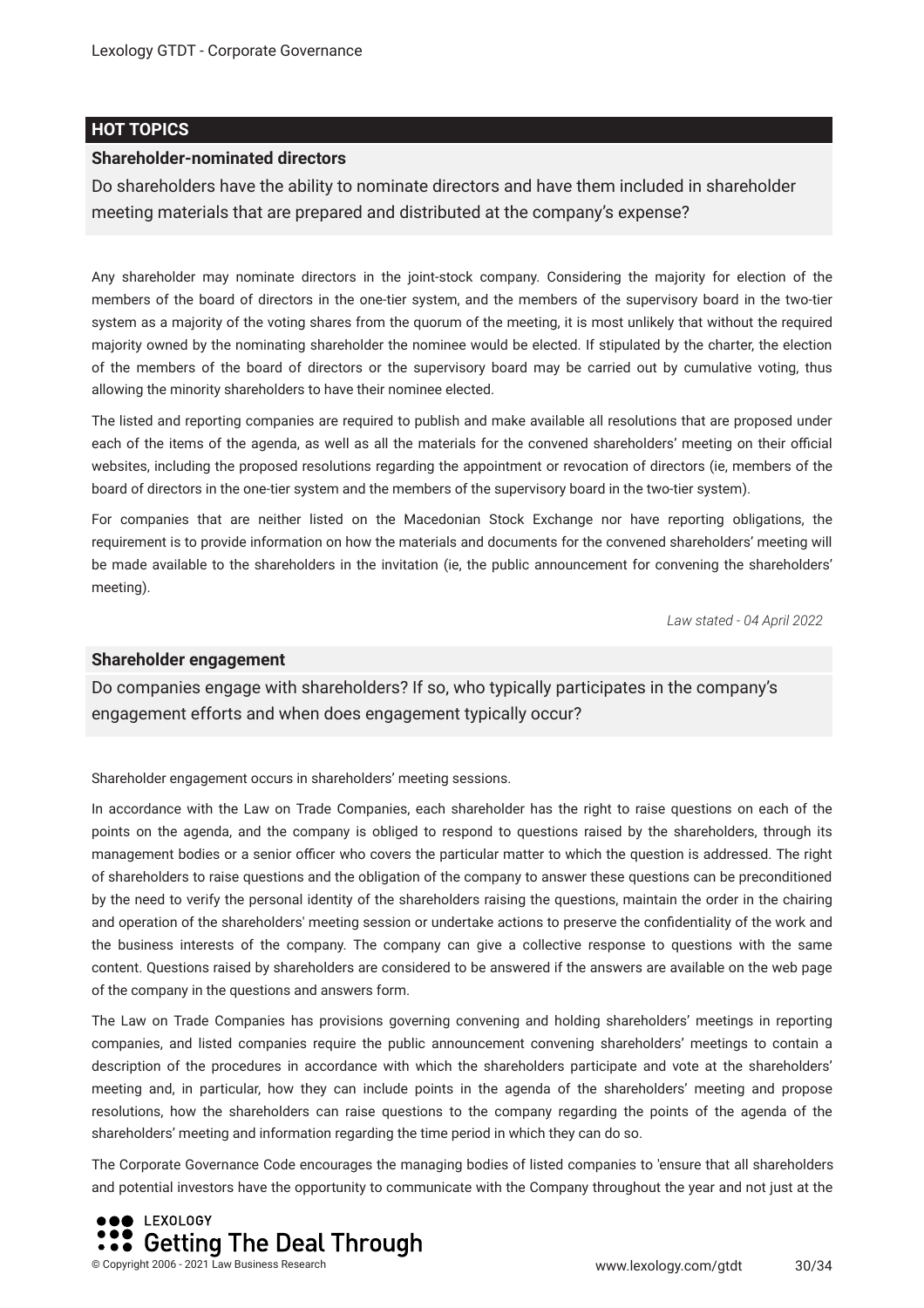Shareholders' General Meeting'. Listed companies shall organise additional events to inform existing and potential investors about their performance, especially when there is a need for further explanation of the company's results presented in the company's semiannual and annual reports. The company shall appoint a person who is responsible for ensuring a timely and adequate response to questions or provision of information to shareholders and investors, and ensure that there is a procedure for escalating these questions to the supervisory and management boards where appropriate. The person's name, email address and telephone number shall be published on the company's website.

*Law stated - 04 April 2022*

#### **Sustainability disclosure**

Are companies required to provide disclosure with respect to corporate social responsibility matters?

As per the applicable law, companies are not required to provide disclosure with respect to corporate social responsibility matters. Corporate social responsibility matters may fall under the broader category of price-sensitive information, and a listed company may disclose it following the general disclosure requirements under the Listing Rules. However, there is no sanction for default of disclosure with respect to corporate social responsibility matters.

Furthermore, the new Corporate Governance Code encourages the managing bodies of listed companies to 'cultivate a corporate culture that encourages a responsible attitude towards the environment and social issues; approve a strategy to promote sustainability; and ensure that its business model and risk management systems take account of the potential environmental and social impact of its activities'. Disclosure requirements are imposed for listed companies' internal acts relating to their responsibilities for environmental and social issues and policies and procedures that enable it to identify material factors and assess the impact on the company's activities, which are to be published on the company's website. Also, in the annual report, a listed company should report 'on issues related to environmental and social issues based on the principle of transparency and in accordance with relevant legal requirements and good international practices'.

*Law stated - 04 April 2022*

#### **CEO pay ratio disclosure**

Are companies required to disclose the 'pay ratio' between the CEO's annual total compensation and the annual total compensation of other workers?

Companies are not required to disclose this information.

*Law stated - 04 April 2022*

#### **Gender pay gap disclosure**

Are companies required to disclose 'gender pay gap' information? If so, how is the gender pay gap measured?

Companies are not required to disclose gender pay gap information.

*Law stated - 04 April 2022*

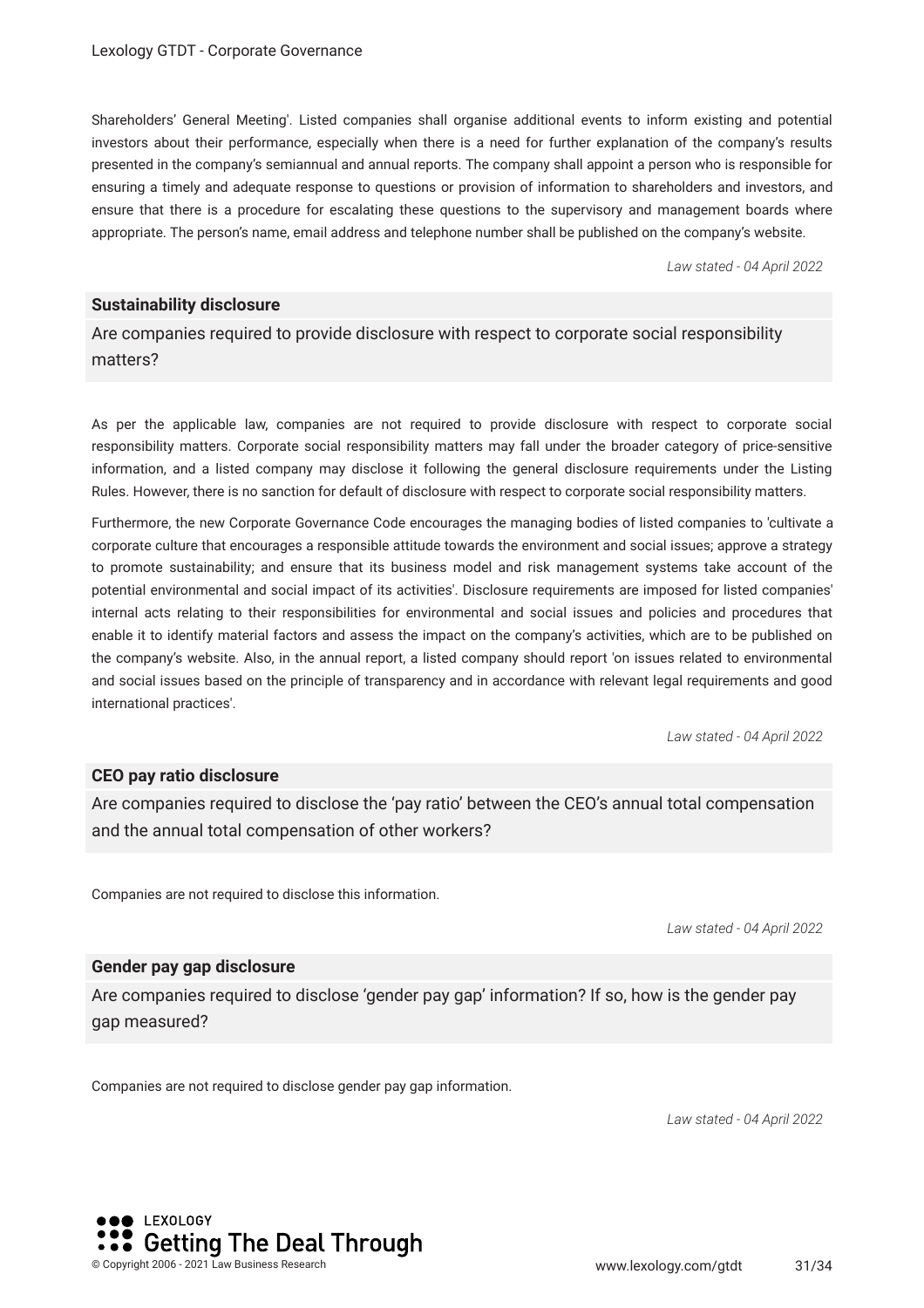#### **UPDATE AND TRENDS**

#### **Recent developments**

Identify any new developments in corporate governance over the past year. Identify any signifcant trends in the issues that have been the focus of shareholder interest or activism over the past year.

The proposed amendments to the Law on Trade Companies that were proposed in January 2020 with the aim of harmonising Macedonian law with Directive 2013/34/EU of the European Parliament and Council dated 26 June 2013 (which itself amends Directive 2006/43/EC of the European Parliament and Council) in relation to corporate governance statements were passed later in that year.

The Directive's amendments, which were adopted in December 2020, oblige supervisory boards (ie, the non-executive members of the board of directors of the listed companies) to ensure that management board members (ie, executive members of the board of directors) give statements on the application of their company's Corporate Governance Code for Companies Listed on the Macedonian Stock Exchange in the company's annual reports (ie, the corporate governance statement). The statement should contain information on how the company applies the Corporate Governance Code and where the company deviated (with explanations) from the Code. Failure to comply with this provision is sanctioned as a misdemeanour. Listed companies' internal audit departments are obliged to monitor the harmonisation of their companies' activities and operation within the Corporate Governance Code.

The new Corporate Governance Code was adopted in October 2021. As per the revised Listing Rules, amendments defne how the criteria according to which the listed companies that in the future will have to report in accordance with the new Code are determined. Those listed companies that do not meet the stipulated criteria may voluntarily choose to apply the Code.

The Corporate Governance Code will apply to listed companies whose shares are listed on the Official Market of the MSE in all trading tiers (market sub-segments) that on 31 December of each current year meet at least three of the following four conditions:

- market capitalisation with the value of at least €5,000,000;
- at least 100 shareholders;
- at least 5 per cent free foat; and
- the issuer's shares were traded in at least 30 per cent of the total number of trading days in the current year.

The MSE will calculate the fulflment of the stated conditions and will inform the issuers about the fulflment, that is, about the termination of the fulflment of these conditions. The MSE will publish on its website a list of listed companies that meet the criteria.

The initial determination of the listed companies that will be obliged to apply the Code was made on 1 November 2021. However, the obligation to report on the Code will be applicable as of 2023 for the 2022 business year.

The Code introduced certain novelties, such as:

- Supervisory board diversity: the board's composition shall also take into account diversity and inclusion (ie, gender, age, education, ethnicity and other personal characteristics). The company shall ensure that it has at least 30 per cent female members of the supervisory board and management board by 2025. The annual report shall include a summary of the actions taken to meet this target.
- Stakeholders, sustainability and social issues: the supervisory and management boards shall take the interests of

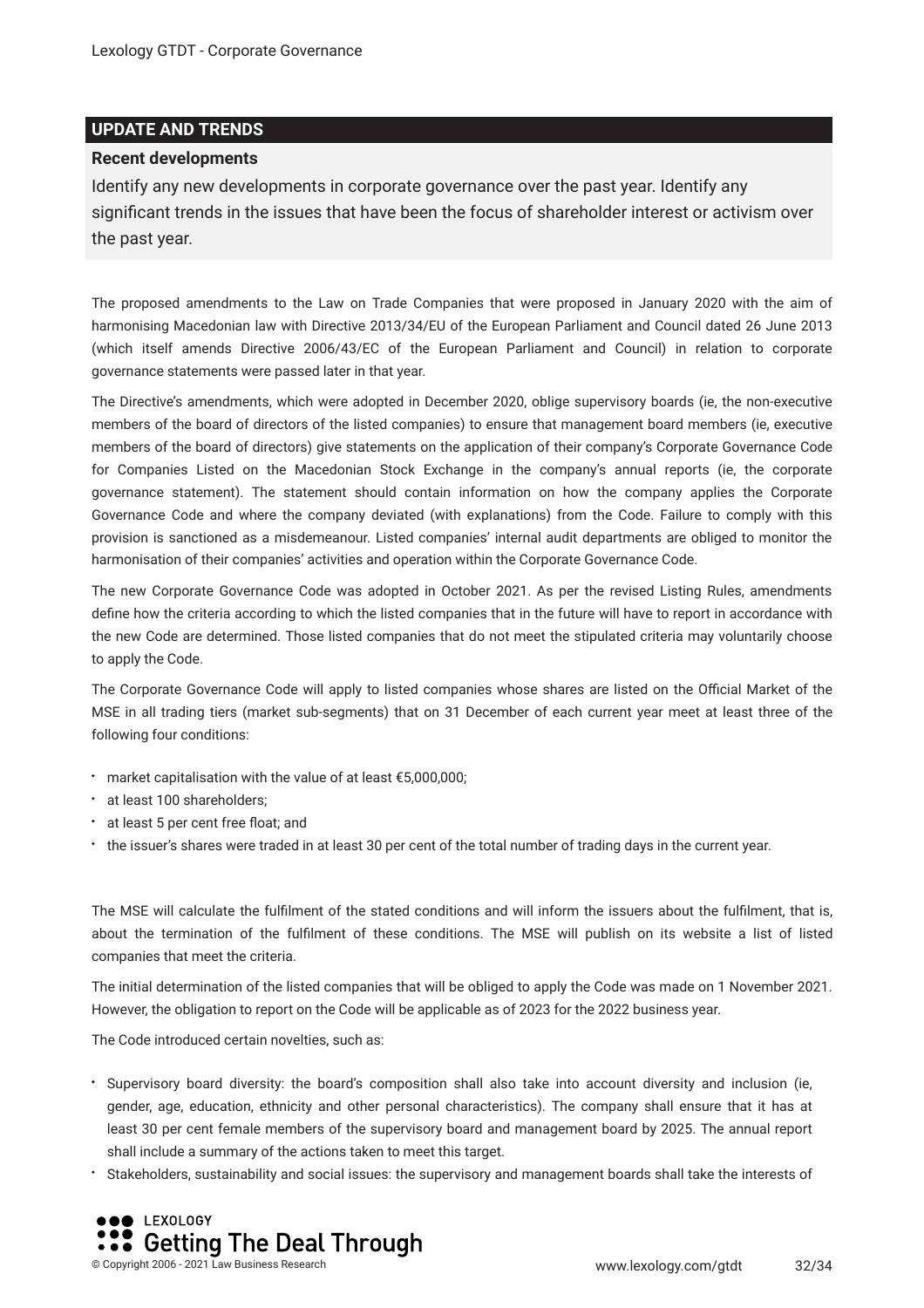the company's main stakeholders and the impact of its activities on them into consideration when carrying out their responsibilities. The supervisory and management boards shall cultivate a corporate culture that encourages a responsible attitude towards the environment and social issues. An effective mechanism shall be in place for identifying the company's main stakeholders and understanding their views on issues of material importance; regular engagement shall be ensured by the management board and the supervisory board is informed of the results of the engagement.

- The company's responsibilities for environmental and social issues shall be set out in internal acts; the company shall have procedures that enable it to identify material factors and assess the impact on the company's activities and performance measures and incentives shall take into account relevant environmental and social issues.
- The company shall report on issues related to environmental and social issues based on the principle of transparency in the annual report.

*Law stated - 04 April 2022*